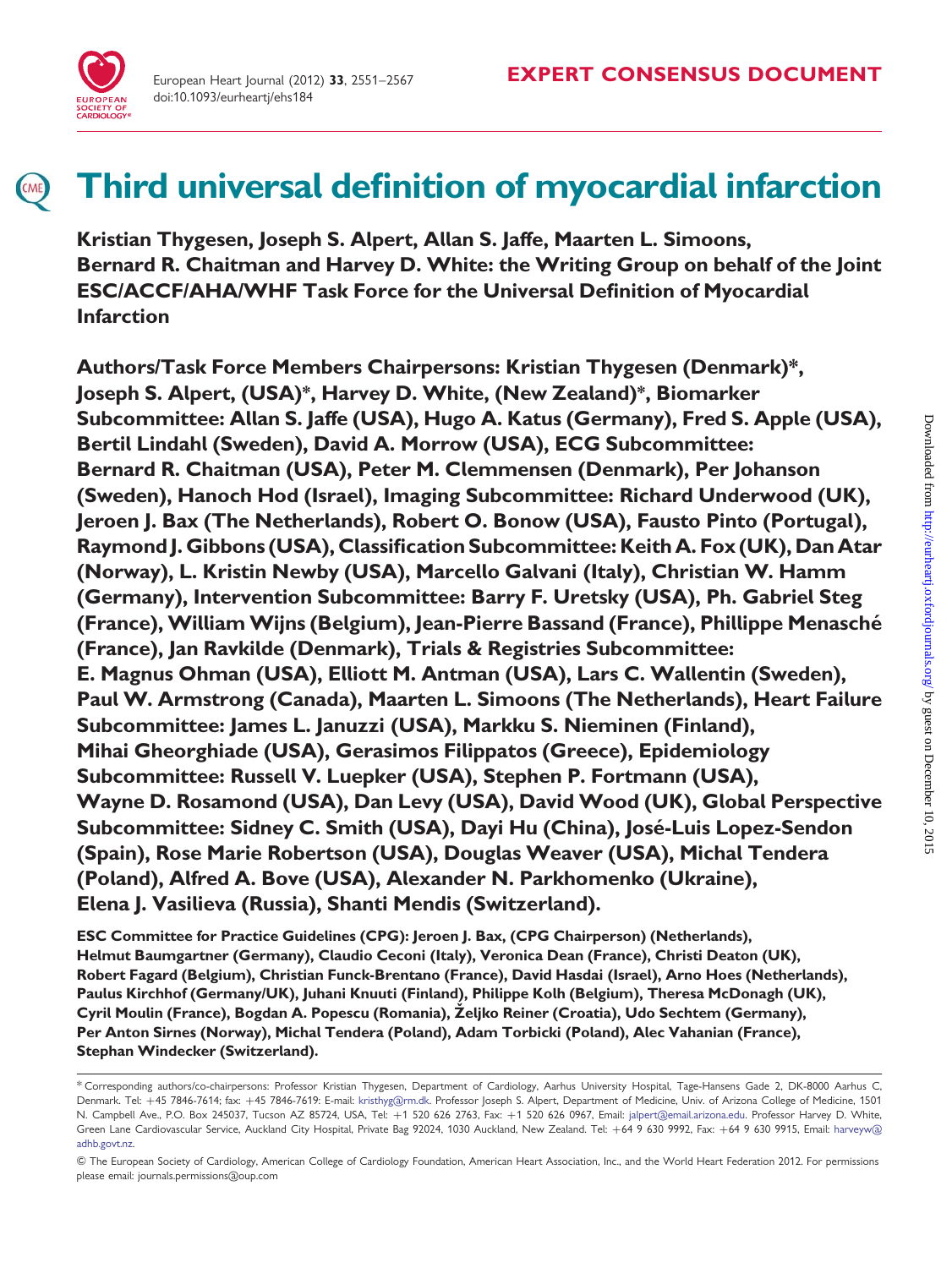Document Reviewers: Joao Morais, (CPG Review Co-ordinator) (Portugal), Carlos Aguiar (Portugal), Wael Almahmeed (United Arab Emirates), David O. Arnar (Iceland), Fabio Barili (Italy), Kenneth D. Bloch (USA), Ann F. Bolger (USA), Hans Erik Bøtker (Denmark), Biykem Bozkurt (USA), Raffaele Bugiardini (Italy), Christopher Cannon (USA), James de Lemos (USA), Franz R. Eberli (Switzerland), Edgardo Escobar (Chile), Mark Hlatky (USA), Stefan James (Sweden), Karl B. Kern (USA), David J. Moliterno (USA), Christian Mueller (Switzerland), Aleksandar N. Neskovic (Serbia), Burkert Mathias Pieske (Austria), Steven P. Schulman (USA), Robert F. Storey (UK), Kathryn A. Taubert (Switzerland), Pascal Vranckx (Belgium), Daniel R.Wagner (Luxembourg)

The disclosure forms of the authors and reviewers are available on the ESC website <www.escardio.org/guidelines>

Online publish-ahead-of-print 24 August 2012

## Table of Contents

| Definition of myocardial infarction 2553                                 |
|--------------------------------------------------------------------------|
| Criteria for acute myocardial infarction 2553                            |
| Criteria for prior myocardial infarction 2553                            |
|                                                                          |
| Pathological characteristics of myocardial ischaemia and infarction 2554 |
| Biomarker detection of myocardial injury with necrosis 2554              |
| Clinical features of myocardial ischaemia and infarction 2555            |
| Clinical classification of myocardial infarction 2556                    |
| Spontaneous myocardial infarction (MI type 1) 2556                       |
| Myocardial infarction secondary to an ischaemic imbalance                |
|                                                                          |
| Cardiac death due to myocardial infarction (MI type 3) 2557              |
| Myocardial infarction associated with revascularization                  |
|                                                                          |
| Electrocardiographic detection of myocardial infarction 2557             |
|                                                                          |
|                                                                          |
| Conditions that confound the ECG diagnosis of myocardial                 |
|                                                                          |
|                                                                          |
|                                                                          |
|                                                                          |
|                                                                          |
|                                                                          |
| Applying imaging in acute myocardial infarction 2560                     |
| Applying imaging in late presentation of myocardial infarction 2560      |
| Diagnostic criteria for myocardial infarction with PCI (MI type 4) 2560  |
| Diagnostic criteria for myocardial infarction with CABG                  |
|                                                                          |
| Assessment of MI in patients undergoing other cardiac                    |
|                                                                          |
| Myocardial infarction associated with non-cardiac procedures 2562        |
| Myocardial infarction in the intensive care unit 2562                    |
|                                                                          |
|                                                                          |
| Myocardial injury or infarction associated with heart failure 2562       |
| Application of MI in clinical trials and quality assurance               |
| programmes<br>$\mathcal{L}^{\mathcal{L}}$ .                              |
| Public policy implications of the adjustment of the MI definition 2563   |
| Global perspectives of the definition of myocardial infarction 2564      |
|                                                                          |
|                                                                          |
|                                                                          |
|                                                                          |

## Abbreviations and acronyms

| ACCF          | American College of Cardiology Foundation           |
|---------------|-----------------------------------------------------|
| ACS           | acute coronary syndrome                             |
| AHA           | American Heart Association                          |
| <b>CAD</b>    | coronary artery disease                             |
| CABG          | coronary artery bypass grafting                     |
| <b>CKMB</b>   | creatine kinase MB isoform                          |
| cTn           | cardiac troponin                                    |
| СT            | computed tomography                                 |
| <b>CV</b>     | coefficient of variation                            |
| <b>ECG</b>    | electrocardiogram                                   |
| ESC           | European Society of Cardiology                      |
| FDG           | fluorodeoxyglucose                                  |
| h             | hour(s)                                             |
| НF            | heart failure                                       |
| LBBB          | left bundle branch block                            |
| LV            | left ventricle                                      |
| LVH           | left ventricular hypertrophy                        |
| MI            | myocardial infarction                               |
| mIBG          | meta-iodo-benzylguanidine                           |
| min           | minute(s)                                           |
| <b>MONICA</b> | Multinational MONItoring of trends and determinants |
|               | in CArdiovascular disease)                          |
| <b>MPS</b>    | myocardial perfusion scintigraphy                   |
| MRI           | magnetic resonance imaging                          |
| mV            | millivolt(s)                                        |
| ng/L          | nanogram(s) per litre                               |
| Non-Q MI      | non-Q wave myocardial infarction                    |
| <b>NSTEMI</b> | non-ST-elevation myocardial infarction              |
| PCI           | percutaneous coronary intervention                  |
| PET           | positron emission tomography                        |
| pg/mL         | pictogram(s) per millilitre                         |
| Q wave MI     | Q wave myocardial infarction                        |
| RBBB          | right bundle branch block                           |
| sec           | second(s)                                           |
| SPECT         | single photon emission computed tomography          |
| STEMI         | ST elevation myocardial infarction                  |
| $ST-T$        | ST-segment -T wave                                  |
| URL           | upper reference limit                               |
| WHF           | World Heart Federation                              |
| <b>WHO</b>    | World Health Organization                           |
|               |                                                     |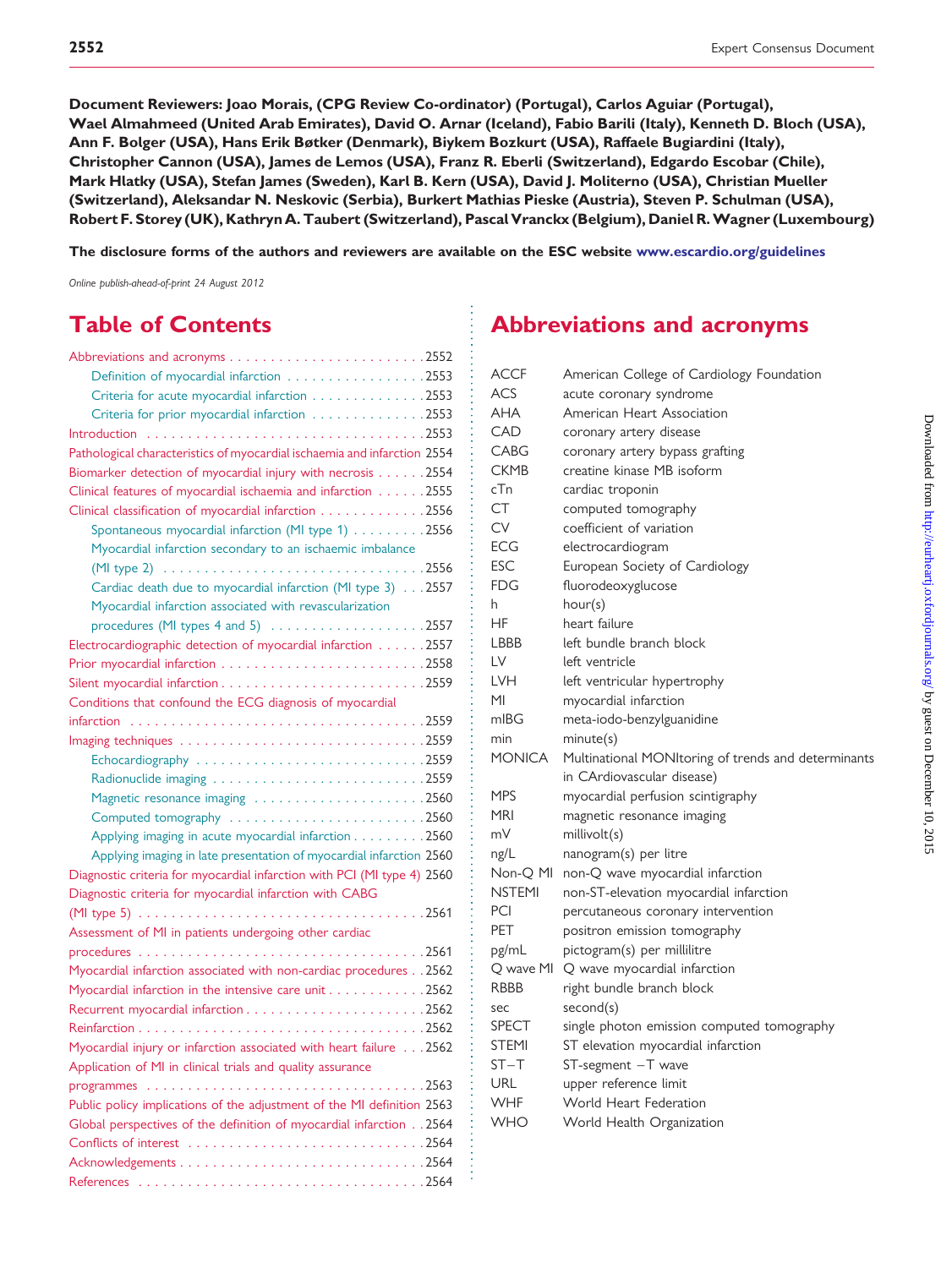#### **Definition of myocardial infarction Criteria for acute myocardial infarction** The term acute myocardial infarction (MI) should be used when there is evidence of myocardial necrosis in a clinical setting consistent with acute myocardial ischaemia. Under these conditions any one of the following criteria meets the diagnosis for MI: • Detection of a rise and/or fall of cardiac biomarker values [preferably cardiac troponin (cTn)] with at least one value above the 99<sup>th</sup> percentile upper reference limit (URL) and with at least one of the following: Symptoms of ischaemia. New or presumed new significant ST-segment–T wave (ST–T) changes or new left bundle branch block (LBBB). Development of pathological Q waves in the ECG. Imaging evidence of new loss of viable myocardium or new regional wall motion abnormality.  $\bullet$  Identification of an intracoronary thrombus by angiography or autopsy. • Cardiac death with symptoms suggestive of myocardial ischaemia and presumed new ischaemic ECG changes or new LBBB,but death occurred before cardiac biomarkers were obtained, or before cardiac biomarker values would be increased. • Percutaneous coronary intervention (PCI) related MI is arbitrarily defined by elevation of cTn values (>5 x 99<sup>th</sup> percentile URL) in patients with normal baseline values (≤99<sup>th</sup> percentile URL) or a rise of cTn values >20% if the baseline values are elevated and are stable or falling. In addition, either (i) symptoms suggestive of myocardial ischaemia or (ii) new ischaemic ECG changes or (iii) angiographic findings consistent with a procedural complication or (iv) imaging demonstration of new loss of viable myocardium or new regional wall motion abnormality are required. • Stent thrombosis associated with MI when detected by coronary angiography or autopsy in the setting of myocardial ischaemia and with a rise and/or fall of cardiac biomarker values with at least one value above the 99<sup>th</sup> percentile URL • Coronary artery bypass grafting (CABG) related MI is arbitrarily defined by elevation of cardiac biomarker values (>10 x 99<sup>th</sup> percentile URL) in patients with normal baseline cTn values (≤99<sup>th</sup> percentile URL). In addition, either (i) new pathological Q waves or new LBBB, or (ii) angiographic documented new graft or new native coronary artery occlusion, or (iii) imaging evidence of new loss of viable myocardium or new regional wall motion abnormality. **Criteria for prior myocardial infarction** Any one of the following criteria meets the diagnosis for prior MI: • Pathological Q waves with or without symptoms in the absence of non-ischaemic causes. • Imaging evidence of a region of loss of viable myocardium that is thinned and fails to contract, in the absence of a non-ischaemic cause. • Pathological findings of a prior MI.

## Introduction

Myocardial infarction (MI) can be recognised by clinical features, including electrocardiographic (ECG) findings, elevated values of biochemical markers (biomarkers) of myocardial necrosis, and by imaging, or may be defined by pathology. It is a major cause of death and disability worldwide. MI may be the first manifestation of coronary artery disease (CAD) or it may occur, repeatedly, in patients with established disease. Information on MI rates can provide useful information regarding the burden of CAD within and across populations, especially if standardized data are collected in a manner that distinguishes between incident and recurrent events. From the epidemiological point of view, the incidence of MI in a population can be used as a proxy for the prevalence of CAD in that population. The term 'myocardial infarction' may have major psychological and legal implications for the individual and society. It is an indicator of one of the leading health problems in the world and it is an outcome measure in clinical trials, observational studies and quality assurance programmes. These studies and programmes require a precise and consistent definition of MI.

In the past, a general consensus existed for the clinical syndrome designated as MI. In studies of disease prevalence, the World Health Organization (WHO) defined MI from symptoms, ECG abnormalities and cardiac enzymes. However, the development of ever more sensitive and myocardial tissue-specific cardiac biomarkers and more sensitive imaging techniques now allows for detection of very small amounts of myocardial injury or

necrosis. Additionally, the management of patients with MI has significantly improved, resulting in less myocardial injury and necrosis, in spite of a similar clinical presentation. Moreover, it appears necessary to distinguish the various conditions which may cause MI, such as 'spontaneous' and 'procedure-related' MI. Accordingly, physicians, other healthcare providers and patients require an up-to-date definition of MI.

In 2000, the First Global MI Task Force presented a new definition of MI, which implied that any necrosis in the setting of myocardial ischaemia should be labelled as  $MI<sup>1</sup>$  These principles were further refined by the Second Global MI Task Force, leading to the Universal Definition of Myocardial Infarction Consensus Document in 2007, which emphasized the different conditions which might lead to an  $MI<sup>2</sup>$  $MI<sup>2</sup>$  $MI<sup>2</sup>$  This document, endorsed by the European Society of Cardiology (ESC), the American College of Cardiology Foundation (ACCF), the American Heart Association (AHA), and the World Heart Federation (WHF), has been well accepted by the medical community and adopted by the  $WHO<sup>3</sup>$  $WHO<sup>3</sup>$  $WHO<sup>3</sup>$  However, the development of even more sensitive assays for markers of myocardial necrosis mandates further revision, particularly when such necrosis occurs in the setting of the critically ill, after percutaneous coronary procedures or after cardiac surgery. The Third Global MI Task Force has continued the Joint ESC/ACCF/AHA/WHF efforts by integrating these insights and new data into the current document, which now recognizes that very small amounts of myocardial injury or necrosis can be detected by biochemical markers and/or imaging.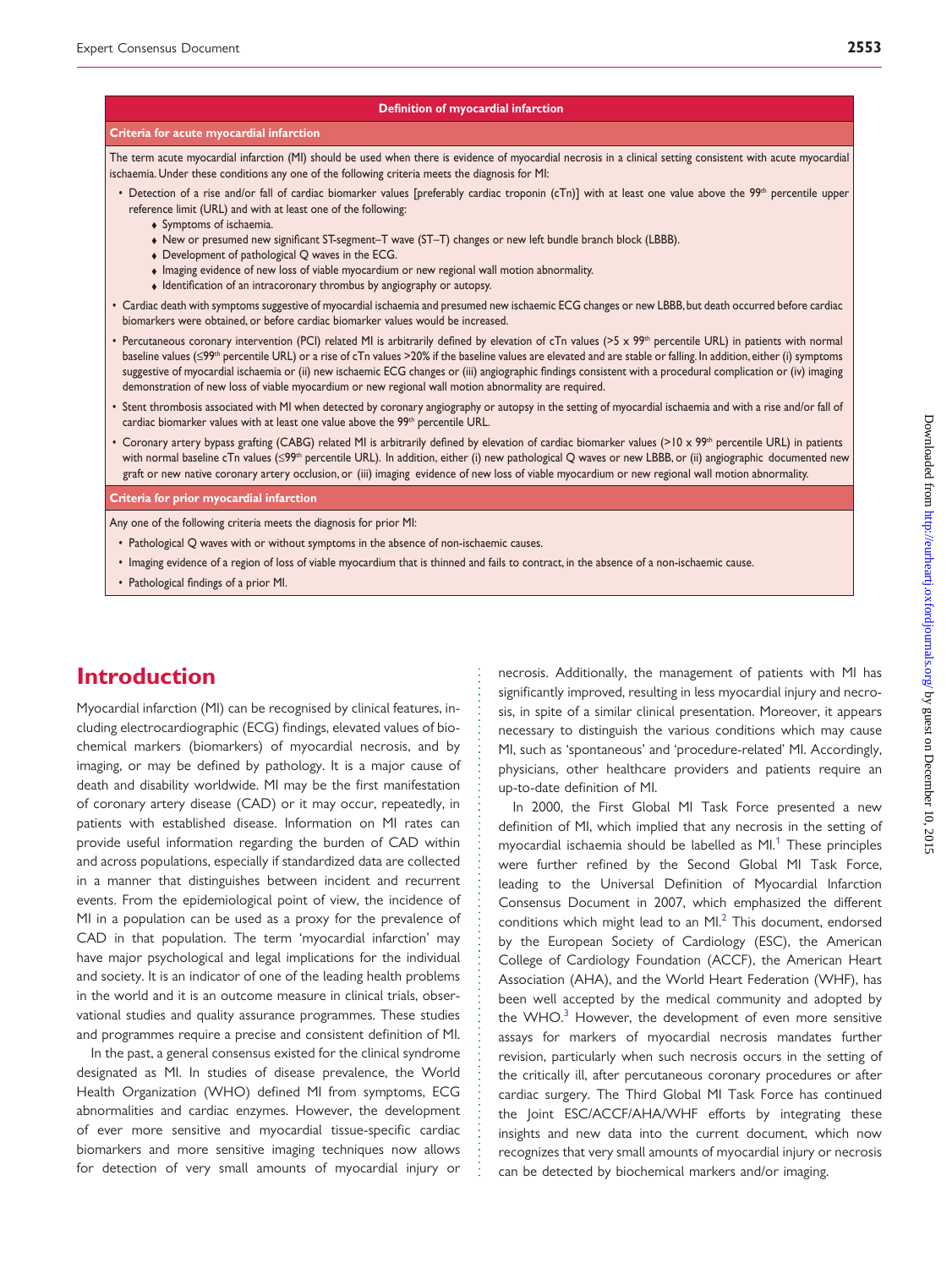## Pathological characteristics of myocardial ischaemia and infarction

MI is defined in pathology as myocardial cell death due to prolonged ischaemia. After the onset of myocardial ischaemia, histological cell death is not immediate, but takes a finite period of time to develop—as little as 20 min, or less in some animal models.[4](#page-14-0) It takes several hours before myocardial necrosis can be identified by macroscopic or microscopic post-mortem examination. Complete necrosis of myocardial cells at risk requires at least 2–4 h, or longer, depending on the presence of collateral circulation to the ischaemic zone, persistent or intermittent coronary arterial occlusion, the sensitivity of the myocytes to ischaemia, preconditioning, and individual demand for oxygen and nutrients. $2$  The entire process leading to a healed infarction usually takes at least 5–6 weeks. Reperfusion may alter the macroscopic and microscopic appearance.

## Biomarker detection of myocardial injury with necrosis

Myocardial injury is detected when blood levels of sensitive and specific biomarkers such as cTn or the MB fraction of creatine

kinase (CKMB) are increased.<sup>[2](#page-13-0)</sup> Cardiac troponin I and T are components of the contractile apparatus of myocardial cells and are expressed almost exclusively in the heart. Although elevations of these biomarkers in the blood reflect injury leading to necrosis of myocardial cells, they do not indicate the underlying mechanism.<sup>5</sup> Various possibilities have been suggested for release of structural proteins from the myocardium, including normal turnover of myocardial cells, apoptosis, cellular release of troponin degradation products, increased cellular wall permeability, formation and release of membranous blebs, and myocyte necrosis.<sup>6</sup> Regardless of the pathobiology, myocardial necrosis due to myocardial ischaemia is designated as MI.

Also, histological evidence of myocardial injury with necrosis may be detectable in clinical conditions associated with predominantly non-ischaemic myocardial injury. Small amounts of myocardial injury with necrosis may be detected, which are associated with heart failure (HF), renal failure, myocarditis, arrhythmias, pulmonary embolism or otherwise uneventful percutaneous or surgical coronary procedures. These should not be labelled as MI or a complication of the procedures, but rather as myocardial injury, as illustrated in Figure 1. It is recognized that the complexity of clinical circumstances may sometimes render it difficult to determine where individual cases may lie within the ovals of Figure 1. In this setting, it is important to distinguish acute causes of cTn elevation, which require a rise and/or fall of cTn values, from chronic



Figure I This illustration shows various clinical entities: for example, renal failure, heart failure, tachy- or bradyarrhythmia, cardiac or noncardiac procedures that can be associated with myocardial injury with cell death marked by cardiac troponin elevation. However, these entities can also be associated with myocardial infarction in case of clinical evidence of acute myocardial ischaemia with rise and/or fall of cardiac troponin.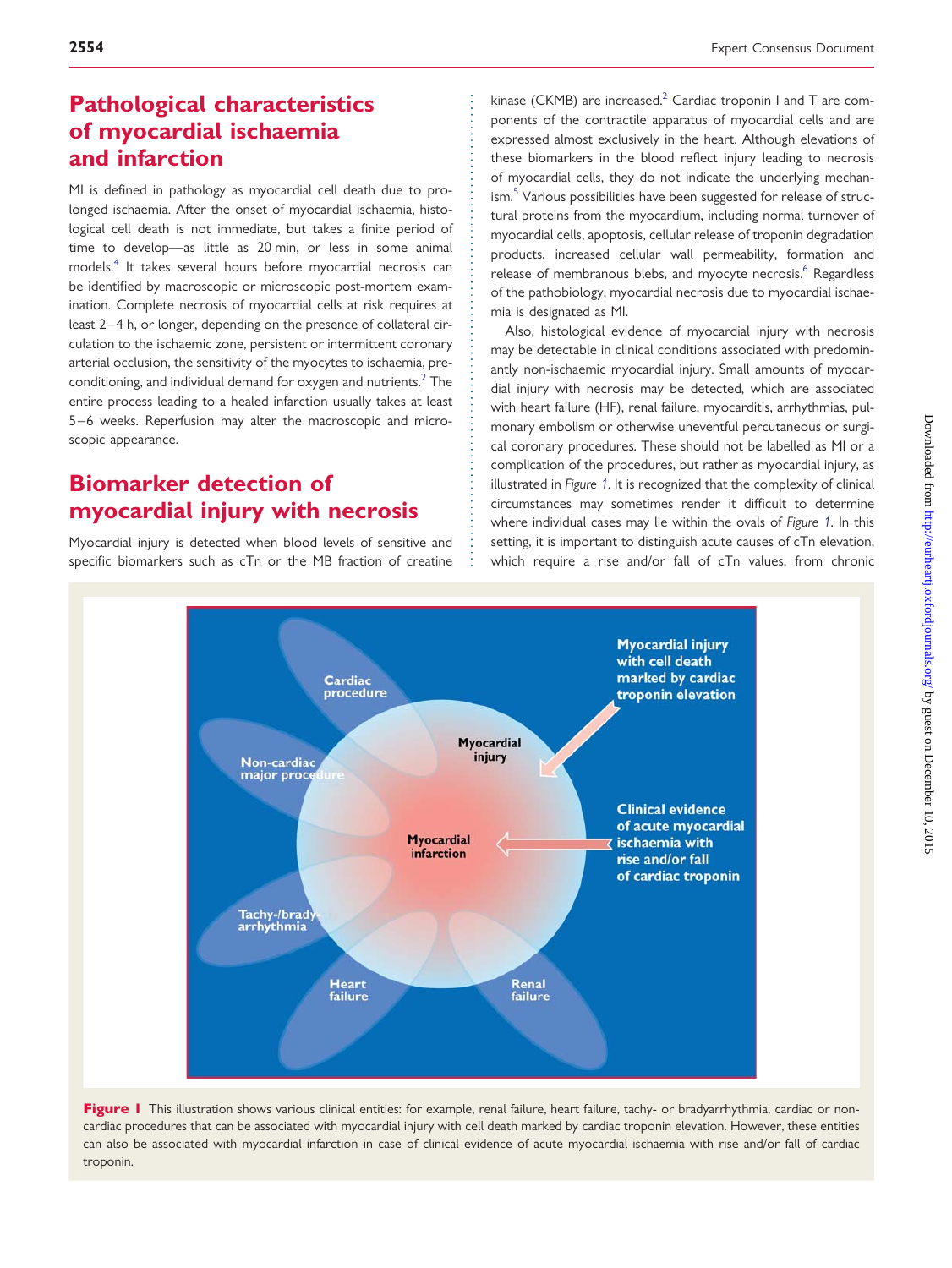elevations that tend not to change acutely. A list of such clinical circumstances associated with elevated values of cTn is presented in Table 1. The multifactorial contributions resulting in the myocardial injury should be described in the patient record.

The preferred biomarker—overall and for each specific category of MI—is cTn (I or T), which has high myocardial tissue specificity as well as high clinical sensitivity. Detection of a rise and/or fall of the measurements is essential to the diagnosis of acute  $MI^7$  $MI^7$  An increased cTn concentration is defined as a value exceeding the 99<sup>th</sup> percentile of a normal reference population Jupper reference limit (URL)]. This discriminatory  $99<sup>th</sup>$  percentile is designated as the decision level for the diagnosis of MI and must be determined for each specific assay with appropriate quality control in each laboratory.<sup>8,9</sup> The values for the 99<sup>th</sup> percentile URL defined by manufacturers, including those for many of the high-sensitivity assays in development, can be found in the package inserts for the assays or in recent publications.<sup>[10,11,12](#page-14-0)</sup>

Values should be presented as nanograms per litre (ng/L) or picograms per millilitre (pg/mL) to make whole numbers. Criteria for the rise of cTn values are assay-dependent but can be defined from the precision profile of each individual assay, including high-sensitivity assays.<sup>[10,11](#page-14-0)</sup> Optimal precision, as described by coefficient

#### Table I Elevations of cardiac troponin values because of myocardial injury

|                                                                                                                                                                                                  | Injury related to primary myocardial ischaemia                                                                                                             |
|--------------------------------------------------------------------------------------------------------------------------------------------------------------------------------------------------|------------------------------------------------------------------------------------------------------------------------------------------------------------|
| Plaque rupture                                                                                                                                                                                   | Intraluminal coronary artery thrombus formation                                                                                                            |
| myocardial ischaemia                                                                                                                                                                             | Injury related to supply/demand imbalance of                                                                                                               |
| Tachy-/brady-arrhythmias<br>Hypertrophic cardiomyopathy<br>Severe respiratory failure<br>Severe anaemia<br>Hypertension with or without LVH<br>Coronary spasm<br>Coronary embolism or vasculitis | Aortic dissection or severe aortic valve disease<br>Cardiogenic, hypovolaemic, or septic shock<br>Coronary endothelial dysfunction without significant CAD |
|                                                                                                                                                                                                  | Injury not related to myocardial ischaemia                                                                                                                 |
|                                                                                                                                                                                                  | Cardiac contusion, surgery, ablation, pacing, or defibrillator shocks                                                                                      |
| Myocarditis                                                                                                                                                                                      | Rhabdomyolysis with cardiac involvement<br>Cardiotoxic agents, e.g. anthracyclines, herceptin                                                              |
|                                                                                                                                                                                                  | Multifactorial or indeterminate myocardial injury                                                                                                          |

of variation (CV) at the 99<sup>th</sup> percentile URL for each assay, should be defined as ≤10%. Better precision (CV ≤10%) allows for more sensitive assays and facilitates the detection of changing values.<sup>13</sup> The use of assays that do not have optimal precision  $(CV > 10\%)$ at the 99<sup>th</sup> percentile URL) makes determination of a significant change more difficult but does not cause false positive results. Assays with CV  $>$  20% at the 99<sup>th</sup> percentile URL should not be used.[13](#page-14-0) It is acknowledged that pre-analytic and analytic problems can induce elevated and reduced values of cTn.<sup>10,11</sup>

Blood samples for the measurement of cTn should be drawn on first assessment and repeated 3–6 h later. Later samples are required if further ischaemic episodes occur, or when the timing of the initial symptoms is unclear.<sup>[14](#page-14-0)</sup> To establish the diagnosis of MI, a rise and/or fall in values with at least one value above the decision level is required, coupled with a strong pre-test likelihood. The demonstration of a rising and/or falling pattern is needed to distinguish acute- from chronic elevations in cTn concentrations that are associated with structural heart disease.<sup>[10,11,15](#page-14-0)-[19](#page-14-0)</sup> For example, patients with renal failure or HF can have significant chronic elevations in cTn. These elevations can be marked, as seen in many patients with MI, but do not change acutely.<sup>[7](#page-14-0)</sup> However, a rising or falling pattern is not absolutely necessary to make the diagnosis of MI if a patient with a high pre-test risk of MI presents late after symptom onset; for example, near the peak of the cTn time-concentration curve or on the slow-declining portion of that curve, when detecting a changing pattern can be problematic. Values may remain elevated for 2 weeks or more fol-lowing the onset of myocyte necrosis.<sup>[10](#page-14-0)</sup>

Sex-dependent values may be recommended for high-sensitivity troponin assays.<sup>[20,21](#page-14-0)</sup> An elevated cTn value ( $>99^{th}$  percentile URL), with or without a dynamic pattern of values or in the absence of clinical evidence of ischaemia, should prompt a search for other diagnoses associated with myocardial injury, such as myocarditis, aortic dissection, pulmonary embolism, or HF. Renal failure and other more non-ischaemic chronic disease states, that can be associated with elevated c $T$ n levels, are listed in  $Table\ 1.^{10,11}$  $Table\ 1.^{10,11}$  $Table\ 1.^{10,11}$ 

If a cTn assay is not available, the best alternative is CKMB (measured by mass assay). As with troponin, an increased CKMB value is defined as a measurement above the 99<sup>th</sup> percentile URL, which is designated as the decision level for the diagnosis of MI.<sup>[22](#page-14-0)</sup> Sex-specific values should be employed.<sup>22</sup>

### Clinical features of myocardial ischaemia and infarction

Onset of myocardial ischaemia is the initial step in the development of MI and results from an imbalance between oxygen supply and demand. Myocardial ischaemia in a clinical setting can usually be identified from the patient's history and from the ECG. Possible ischaemic symptoms include various combinations of chest, upper extremity, mandibular or epigastric discomfort (with exertion or at rest) or an ischaemic equivalent such as dyspnoea or fatigue. The discomfort associated with acute MI usually lasts  $>$  20 min. Often, the discomfort is diffuse—not localized, nor positional, nor affected by movement of the region—and it may be accompanied by diaphoresis, nausea or syncope. However, these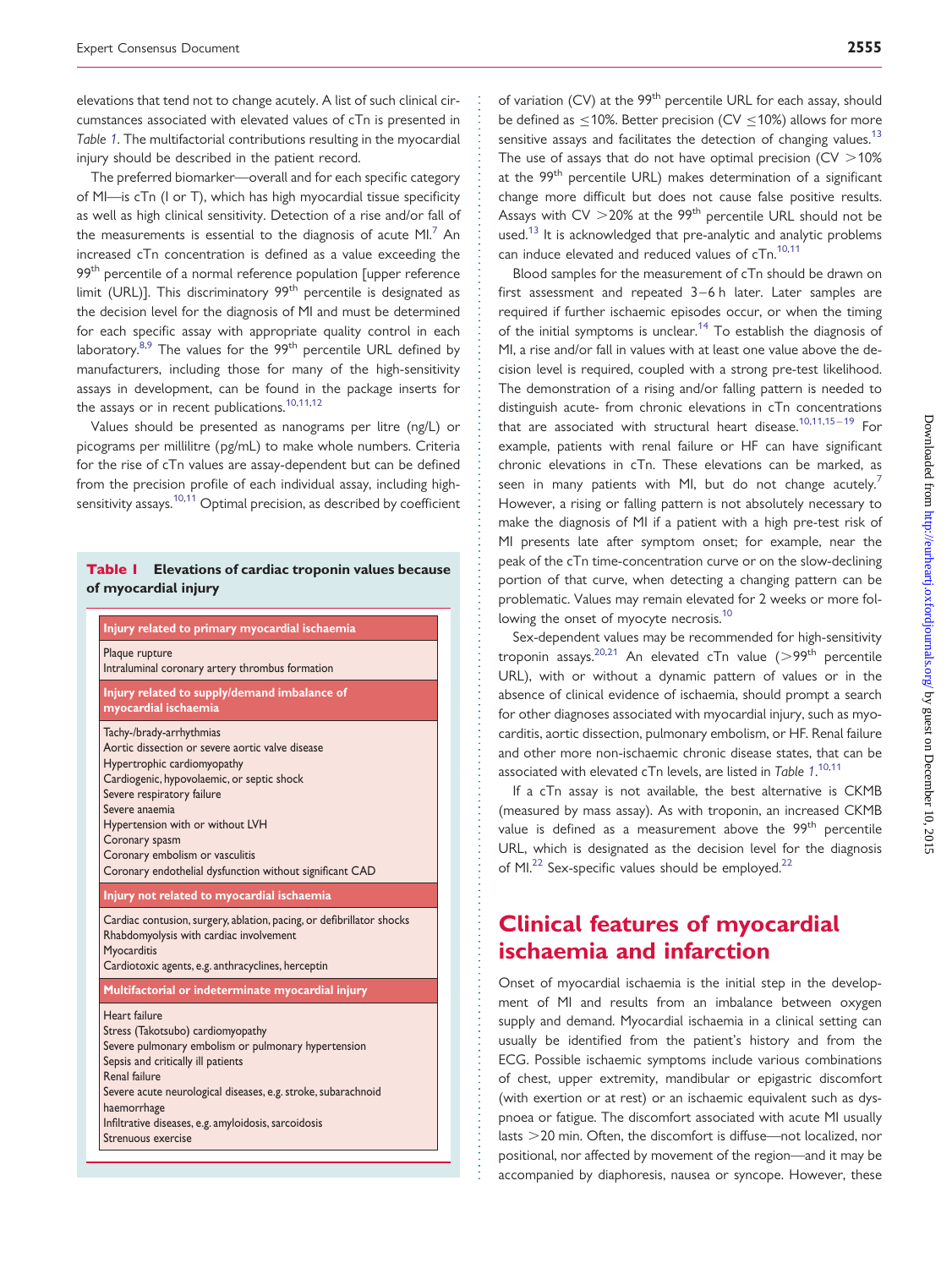symptoms are not specific for myocardial ischaemia. Accordingly, they may be misdiagnosed and attributed to gastrointestinal, neurological, pulmonary or musculoskeletal disorders. MI may occur with atypical symptoms—such as palpitations or cardiac arrest—or even without symptoms; for example in women, the elderly, diabetics, or post-operative and critically ill patients.<sup>[2](#page-13-0)</sup> Careful evaluation of these patients is advised, especially when there is a rising and/or falling pattern of cardiac biomarkers.

### Clinical classification of myocardial infarction

For the sake of immediate treatment strategies, such as reperfusion therapy, it is usual practice to designate MI in patients with chest discomfort, or other ischaemic symptoms that develop ST elevation in two contiguous leads (see ECG section), as an 'ST elevation MI' (STEMI). In contrast, patients without ST elevation at presentation are usually designated as having a 'non-ST elevation MI' (NSTEMI). Many patients with MI develop Q waves (Q wave MI), but others do not (non-Q MI). Patients without elevated biomarker values can be diagnosed as having unstable angina. In addition to these categories, MI is classified into various types, based on pathological, clinical and prognostic differences, along with different treatment strategies (Table 2).

#### Spontaneous myocardial infarction (MI type 1)

This is an event related to atherosclerotic plaque rupture, ulceration, fissuring, erosion, or dissection with resulting intraluminal thrombus in one or more of the coronary arteries, leading to decreased myocardial blood flow or distal platelet emboli with ensuing myocyte necrosis. The patient may have underlying severe CAD but, on occasion (5 to 20%), non-obstructive or no CAD may be found at angiography, particularly in women. $23 - 25$  $23 - 25$  $23 - 25$ 

#### Myocardial infarction secondary to an ischaemic imbalance (MI type 2)

In instances of myocardial injury with necrosis, where a condition other than CAD contributes to an imbalance between myocardial oxygen supply and/or demand, the term 'MI type 2' is employed (Figure [2](#page-6-0)). In critically ill patients, or in patients undergoing major (non-cardiac) surgery, elevated values of cardiac biomarkers may appear, due to the direct toxic effects of endogenous or exogenous high circulating catecholamine levels. Also coronary vasospasm and/or endothelial dysfunction have the potential to cause  $MI^{26-28}$  $MI^{26-28}$  $MI^{26-28}$  $MI^{26-28}$  $MI^{26-28}$ 

#### Table 2 Universal classification of myocardial infarction

#### **Type 1: Spontaneous myocardial infarction**

Spontaneous myocardial infarction related to atherosclerotic plaque rupture, ulceration, fissuring, erosion, or dissection with resulting intraluminal thrombus in one or more of the coronary arteries leading to decreased myocardial blood flow or distal platelet emboli with ensuing myocyte necrosis. The patient may have underlying severe CAD but on occasion non-obstructive or no CAD.

**Type 2: Myocardial infarction secondary to an ischaemic imbalance**

In instances of myocardial injury with necrosis where a condition other than CAD contributes to an imbalance between myocardial oxygen supply and/or demand, e.g. coronary endothelial dysfunction, coronary artery spasm, coronary embolism, tachy-/brady-arrhythmias, anaemia, respiratory failure, hypotension, and hypertension with or without LVH.

**Type 3: Myocardial infarction resulting in death when biomarker values are unavailable**

Cardiac death with symptoms suggestive of myocardial ischaemia and presumed new ischaemic ECG changes or new LBBB, but death occurring before blood samples could be obtained, before cardiac biomarker could rise, or in rare cases cardiac biomarkers were not collected.

**Type 4a: Myocardial infarction related to percutaneous coronary intervention (PCI)** 

Myocardial infarction associated with PCI is arbitrarily defined by elevation of cTn values  $>5 \times 99$ <sup>th</sup> percentile URL in patients with normal baseline values ( $\leq 99$ <sup>th</sup> percentile URL) or a rise of cTn values >20% if the baseline values are elevated and are stable or falling. In addition,either (i) symptoms suggestive of myocardial ischaemia, or (ii) new ischaemic ECG changes or new LBBB, or (iii) angiographic loss of patency of a major coronary artery or a side branch or persistent slowor no-flow or embolization, or (iv) imaging demonstration of new loss of viable myocardium or new regional wall motion abnormality are required.

**Type 4b: Myocardial infarction related to stent thrombosis**

Myocardial infarction associated with stent thrombosis is detected by coronary angiography or autopsy in the setting of myocardial ischaemia and with a rise and/ or fall of cardiac biomarkers values with at least one value above the 99<sup>th</sup> percentile URL.

**Type 5: Myocardial infarction related to coronary artery bypass grafting (CABG)** 

Myocardial infarction associated with CABG is arbitrarily defined by elevation of cardiac biomarker values >10 x 99<sup>th</sup> percentile URL in patients with normal baseline cTn values (<99<sup>th</sup> percentile URL). In addition, either (i) new pathological Q waves or new LBBB, or (ii) angiographic documented new graft or new native coronary artery occlusion, or (iii) imaging evidence of new loss of viable myocardium or new regional wall motion abnormality.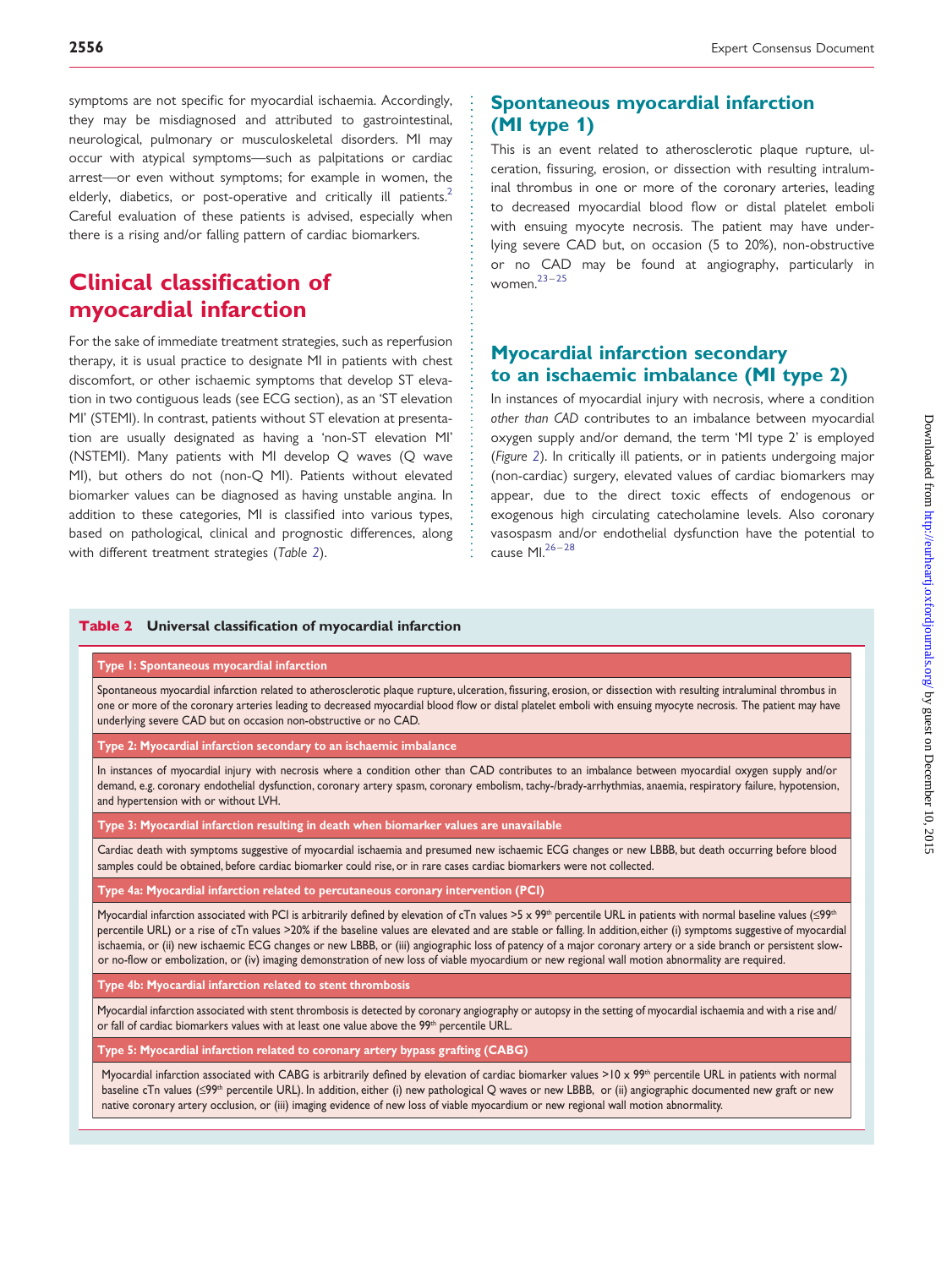<span id="page-6-0"></span>

Figure 2 Differentiation between myocardial infarction (MI) types 1 and 2 according to the condition of the coronary arteries.

#### Cardiac death due to myocardial infarction (MI type 3)

Patients who suffer cardiac death, with symptoms suggestive of myocardial ischaemia accompanied by presumed new ischaemic ECG changes or new LBBB—but without available biomarker values represent a challenging diagnostic group. These individuals may die before blood samples for biomarkers can be obtained, or before elevated cardiac biomarkers can be identified. If patients present with clinical features of myocardial ischaemia, or with presumed new ischaemic ECG changes, they should be classified as having had a fatal MI, even if cardiac biomarker evidence of MI is lacking.

#### Myocardial infarction associated with revascularization procedures (MI types 4 and 5)

Periprocedural myocardial injury or infarction may occur at some stages in the instrumentation of the heart that is required during mechanical revascularization procedures, either by PCI or by coronary artery bypass grafting (CABG). Elevated cTn values may be detected following these procedures, since various insults may occur that can lead to myocardial injury with necrosis.<sup>[29](#page-14-0)-[32](#page-14-0)</sup> It is likely that limitation of such injury is beneficial to the patient: however, a threshold for a worsening prognosis, related to an asymptomatic increase of cardiac biomarker values in the absence of procedural complications, is not well defined. $33-35$  $33-35$  $33-35$  Subcategories of PCI-related MI are connected to stent thrombosis and restenosis that may happen after the primary procedure.

## Electrocardiographic detection of myocardial infarction

The ECG is an integral part of the diagnostic work-up of patients with suspected MI and should be acquired and interpreted promptly (i.e. target within 10 min) after clinical presentation.<sup>[2](#page-13-0)</sup> Dynamic changes in the ECG waveforms during acute myocardial ischaemic episodes often require acquisition of multiple ECGs, particularly if the ECG at initial presentation is non-diagnostic. Serial recordings in symptomatic patients with an initial non-diagnostic ECG should be performed at 15-30 min intervals or, if available, continuous computer-assisted 12-lead ECG recording. Recurrence of symptoms after an asymptomatic interval are an indication for a repeat tracing and, in patients with evolving ECG abnormalities, a pre-discharge ECG should be acquired as a baseline for future comparison. Acute or evolving changes in the ST– T waveforms and Q waves, when present, potentially allow the clinician to time the event, to identify the infarct-related artery, to estimate the amount of myocardium at risk as well as prognosis, and to determine therapeutic strategy. More profound ST-segment shift or T wave inversion involving multiple leads/territories is associated with a greater degree of myocardial ischaemia and a worse prognosis. Other ECG signs associated with acute myocardial ischaemia include cardiac arrhythmias, intraventricular and atrioventricular conduction delays, and loss of precordial R wave amplitude. Coronary artery size and distribution of arterial segments, collateral vessels, location, extent and severity of coronary stenosis, and prior myocardial necrosis can all impact ECG manifestations of myocardial ischaemia.<sup>36</sup> Therefore the ECG at presentation should always be compared to prior ECG tracings, when available. The ECG by itself is often insufficient to diagnose acute myocardial ischaemia or infarction, since ST deviation may be observed in other conditions, such as acute pericarditis, left ventricular hypertrophy (LVH), left bundle branch block (LBBB), Brugada syndrome, stress cardiomy-opathy, and early repolarization patterns.<sup>[37](#page-14-0)</sup> Prolonged new ST-segment elevation (e.g.  $>$  20 min), particularly when associated with reciprocal ST-segment depression, usually reflects acute coronary occlusion and results in myocardial injury with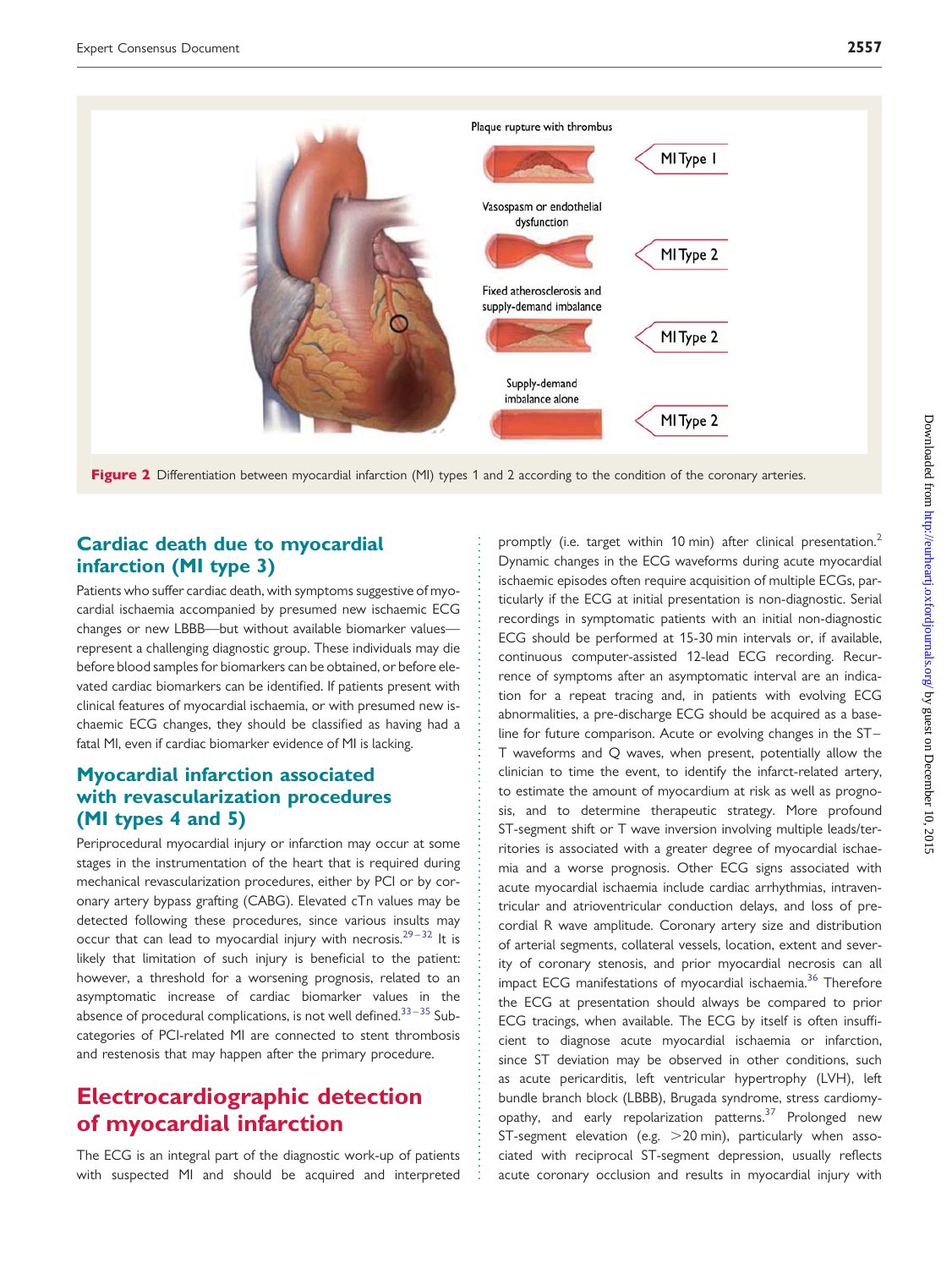#### Table 3 ECG manifestations of acute myocardial ischaemia (in absence of LVH and LBBB)

#### **ST elevation**

New ST elevation at the J point in two contiguous leads with the cut-points:  $\geq 0.1$  mV in all leads other than leads  $V_2 - V_3$  where the following cut points apply:≥0.2 mV in men ≥40 years;≥0.25 mV in men <40 years, or ≥0.15 mV in women.

**ST depression and T wave changes**

New horizontal or down-sloping ST depression ≥0.05 mV in two contiguous leads and/or T inversion ≥0.1 mV in two contiguous leads with prominent R wave or R/S ratio >1.

necrosis. As in cardiomyopathy, Q waves may also occur due to myocardial fibrosis in the absence of CAD.

ECG abnormalities of myocardial ischaemia or infarction may be inscribed in the PR segment, the QRS complex, the ST-segment or the T wave. The earliest manifestations of myocardial ischaemia are typically T wave and ST-segment changes. Increased hyperacute T wave amplitude, with prominent symmetrical T waves in at least two contiguous leads, is an early sign that may precede the elevation of the ST-segment. Transient Q waves may be observed during an episode of acute ischaemia or (rarely) during acute MI with successful reperfusion. Table 3 lists ST–T wave criteria for the diagnosis of acute myocardial ischaemia that may or may not lead to MI. The J point is used to determine the magnitude of the ST-segment shift. New, or presumed new, J point elevation  $\geq$ 0.1mV is required in all leads other than V<sub>2</sub> and V<sub>3.</sub> In healthy men under age 40, J-point elevation can be as much as 0.25 mV in leads  $V_2$  or  $V_3$ , but it decreases with increasing age. Sex differences require different cut-points for women, since J point elevation in healthy women in leads  $V_2$  and  $V_3$  is less than in men.<sup>[38](#page-14-0)</sup> 'Contiguous leads' refers to lead groups such as anterior leads  $(V_1 - V_6)$ , inferior leads (II, III, aVF) or lateral/apical leads (I, aVL). Supplemental leads such as  $V_3R$  and  $V_4R$  reflect the free wall of the right ventricle and  $V_7$ - $V_9$  the infero-basal wall.

The criteria in Table 3 require that the ST shift be present in two or more contiguous leads. For example,  $\geq$  0.2 mV of ST elevation in lead  $V_2$  and  $\geq$  0.1 mV in lead  $V_1$  would meet the criteria of two abnormal contiguous leads in a man  $>40$  years old. However,  $\geq$ 0.1mV and <0.2mV of ST elevation, seen only in leads V<sub>2</sub>-V<sub>3</sub> in men (or  $<$  0.15mV in women), may represent a normal finding. It should be noted that, occasionally, acute myocardial ischaemia may create sufficient ST-segment shift to meet the criteria in one lead but have slightly less than the required ST shift in a contiguous lead. Lesser degrees of ST displacement or T wave inversion do not exclude acute myocardial ischaemia or evolving MI, since a single static recording may miss the more dynamic ECG changes that might be detected with serial recordings. ST elevation or diagnostic Q waves in contiguous lead groups are more specific than ST depression in localizing the site of myocardial ischaemia or necrosis.[39](#page-14-0),[40](#page-14-0) Supplemental leads, as well as serial ECG recordings, should always be considered in patients that present with ischaemic chest pain and a non-diagnostic initial ECG. $41,42$  $41,42$ 

Electrocardiographic evidence of myocardial ischaemia in the distribution of a left circumflex artery is often overlooked and is best captured using posterior leads at the fifth intercostal space ( $V_7$  at the left posterior axillary line,  $V_8$  at the left mid-scapular line, and V<sub>9</sub> at the left paraspinal border). Recording of these leads is strongly recommended in patients with high clinical suspicion for acute circumflex occlusion (for example, initial ECG nondiagnostic, or ST-segment depression in leads  $V_{1-3}$ , <sup>[41](#page-14-0)</sup> A cut-point of 0.05 mV ST elevation is recommended in leads  $V_7 - V_9$ ; specificity is increased at a cut-point  $> 0.1$  mV ST elevation and this cutpoint should be used in men  $<$  40 years old. ST depression in leads  $V_1 - V_3$  may be suggestive of infero-basal myocardial ischaemia (posterior infarction), especially when the terminal T wave is posi-tive (ST elevation equivalent), however this is non-specific.<sup>[41](#page-14-0)-[43](#page-15-0)</sup> In patients with inferior and suspected right ventricular infarction, right pre-cordial leads  $V_3R$  and  $V_4R$  should be recorded, since ST elevation  $>$  0.05 mV ( $>$  0.1 mV in men  $<$  30 years old) provides supportive criteria for the diagnosis. $42$ 

During an episode of acute chest discomfort, pseudonormalization of previously inverted T waves may indicate acute myocardial ischaemia. Pulmonary embolism, intracranial processes, electrolyte abnormalities, hypothermia, or peri-/myocarditis may also result in ST–T abnormalities and should be considered in the differential diagnosis. The diagnosis of MI is more difficult in the presence of LBBB.<sup>[44,45](#page-15-0)</sup> However, concordant ST-segment elevation or a previous ECG may be helpful to determine the presence of acute MI in this setting. In patients with right bundle branch block (RBBB), ST–T abnormalities in leads  $V_1 - V_3$  are common, making it difficult to assess the presence of ischaemia in these leads: however, when new ST elevation or Q waves are found, myocardial ischaemia or infarction should be considered.

#### Prior myocardial infarction

As shown in Table 4, Q waves or QS complexes in the absence of QRS confounders are pathognomonic of a prior MI in patients with ischaemic heart disease, regardless of symptoms.<sup>[46,47](#page-15-0)</sup> The specificity of the ECG diagnosis for MI is greatest when Q waves occur in several leads or lead groupings. When the Q waves are associated with ST deviations or T wave changes in the same leads, the likelihood of MI is increased; for example, minor Q

#### Table 4 ECG changes associated with prior myocardial infarction

Any Q wave in leads  $\vee_{_2} \!-\! \vee_{_3} \geq$  0.02 sec or QS complex in leads  $\vee_{_2}$  and  $\vee_{_3}$ .

Q wave ≥0.03 sec and ≥0.1 mV deep or QS complex in leads I, II, aVL, aVF or  $\vee_{\mathbf{4}}\mathsf{-V}_{\mathbf{6}}$  in any two leads of a contiguous lead grouping (l, aVL;  $V_1 - V_6$ ; ll, lll, aVF).<sup>3</sup>

R wave ≥0.04 sec in  $V_1$ - $V_2$  and R/S ≥1 with a concordant positive T wave in absence of conduction defect.

<sup>a</sup>The same criteria are used for supplemental leads  $V_7 - V_9$ .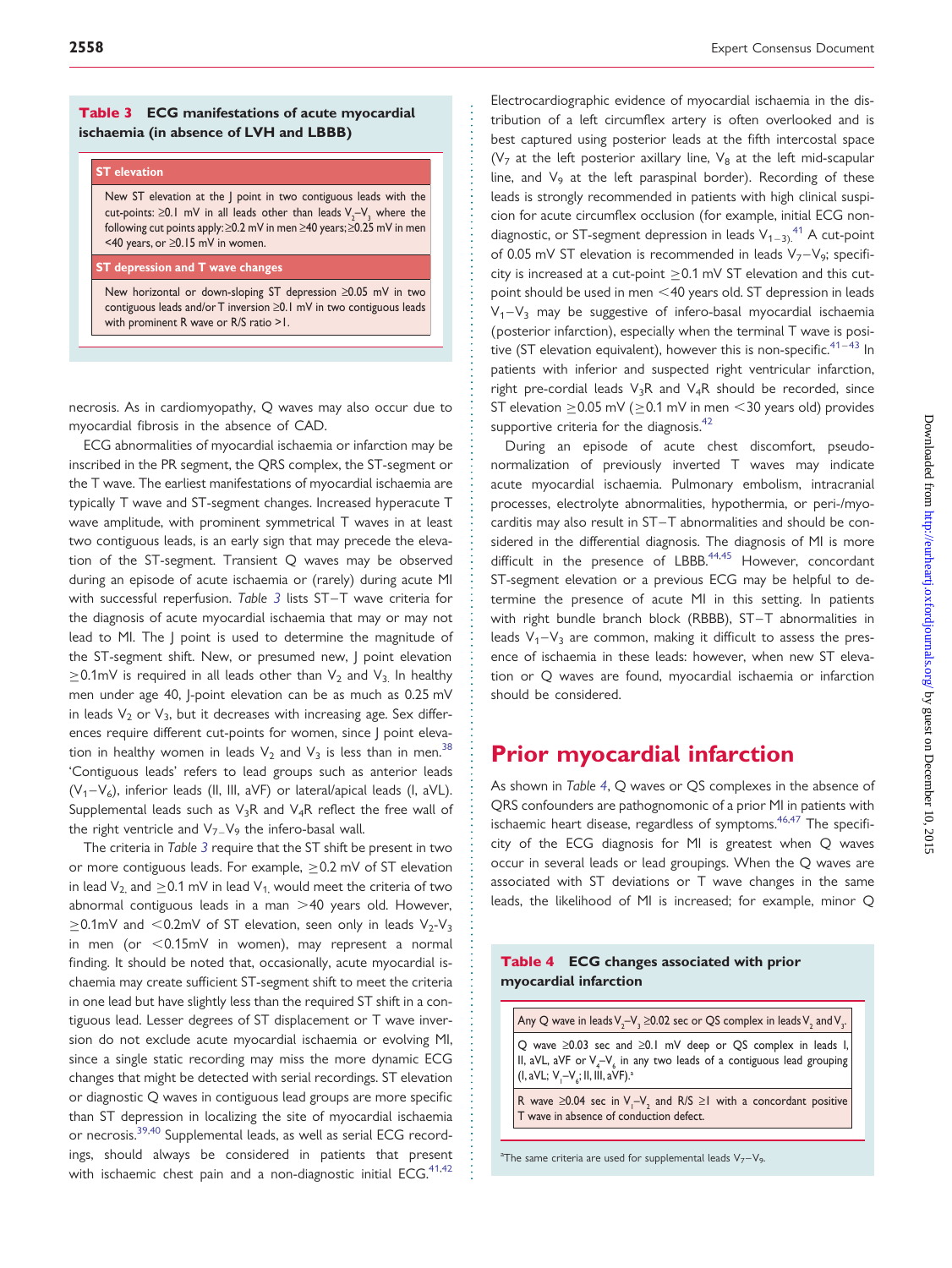Downloaded from http://eurheartj.oxfordjournals.org/ by guest on December 10,  $Downloaded from http://entheartj.oxfordjournals.org/ by guest on December 10, 2015$ 

 $.2015$ 

opaque contrast agents. Commonly used imaging techniques in acute and chronic infarction are echocardiography, radionuclide ventriculography, myocardial perfusion scintigraphy (MPS) using single photon emission computed tomography (SPECT), and magnetic resonance imaging (MRI). Positron emission tomography (PET) and X-ray computed tomography (CT) are less common. $52$  There is considerable overlap in their capabilities and each of the techniques can, to a greater or lesser extent, assess myocardial viability, perfusion, and function. Only the radionuclide techniques provide a direct assessment of myocyte viability, because of the inherent properties of the tracers used. Other techniques provide indirect assessments of myocardial viability, such as contractile response to dobutamine by echocardiography or myocardial fibrosis by MR.

ventricular hypertrophy, myocarditis, acute cor pulmonale, or hyperkalaemia may be associated with Q waves or QS complexes in the absence of MI. ECG abnormalities that mimic myocardial

Non-invasive imaging plays many roles in patients with known or suspected MI, but this section concerns only its role in the diagnosis and characterisation of MI. The underlying rationale is that regional myocardial hypoperfusion and ischaemia lead to a cascade of events, including myocardial dysfunction, cell death and healing by fibrosis. Important imaging parameters are therefore perfusion, myocyte viability, myocardial thickness, thickening and motion, and the effects of fibrosis on the kinetics of paramagnetic or radio-

ischaemia or MI are presented in Table 5.

Imaging techniques

#### Echocardiography

The strength of echocardiography is the assessment of cardiac structure and function, in particular myocardial thickness, thickening and motion. Echocardiographic contrast agents can improve visualisation of the endocardial border and can be used to assess myocardial perfusion and microvascular obstruction. Tissue Doppler and strain imaging permit quantification of global and regional function.[53](#page-15-0) Intravascular echocardiographic contrast agents have been developed that target specific molecular processes, but these techniques have not yet been applied in the setting of ML $^{54}$  $^{54}$  $^{54}$ 

#### Radionuclide imaging

Several radionuclide tracers allow viable myocytes to be imaged directly, including the SPECT tracers thallium-201, technetium-99m MIBI and tetrofosmin, and the PET tracers F-2-fluorodeoxyglucose (FDG) and rubidium-82.<sup>18[,52](#page-15-0)</sup> The strength of the SPECT techniques is that these are the only commonly available direct methods of assessing viability, although the relatively low resolution of the images leaves them at a disadvantage for detecting small areas of MI. The common SPECT radiopharmaceuticals are also tracers of myocardial perfusion and the techniques thereby readily detect areas of MI and inducible perfusion abnormalities. ECG-gated imaging provides a reliable assessment of myocardial motion, thickening and global function. Evolving radionuclide techniques that are relevant to the assessment of MI include imaging of sympathetic innervation using iodine-123-labelled meta-iodo-benzylguanidine

waves  $\geq$  0.02 sec and < 0.03 sec that are  $\geq$  0.1 mV deep are suggestive of prior MI if accompanied by inverted T waves in the same lead group. Other validated MI coding algorithms, such as the Minnesota Code and WHO MONICA, have been used in epidemiological studies and clinical trials.<sup>[3](#page-14-0)</sup>

### Silent myocardial infarction

Asymptomatic patients who develop new pathologic Q wave criteria for MI detected during routine ECG follow-up, or reveal evidence of MI by cardiac imaging, that cannot be directly attributed to a coronary revascularization procedure, should be termed 'silent MI'.[48](#page-15-0)-[51](#page-15-0) In studies, silent Q wave MI accounted for  $9-$ 37% of all non-fatal MI events and were associated with a signifi-cantly increased mortality risk.<sup>48,[49](#page-15-0)</sup> Improper lead placement or QRS confounders may result in what appear to be new Q waves or QS complexes, as compared to a prior tracing. Thus, the diagnosis of a new silent Q wave MI should be confirmed by a repeat ECG with correct lead placement, or by an imaging study, and by focussed questioning about potential interim ischaemic symptoms.

## Conditions that confound the ECG diagnosis of myocardial infarction

A QS complex in lead  $V_1$  is normal. A Q wave <0.03 sec and  $<$  25% of the R wave amplitude in lead III is normal if the frontal QRS axis is between -30 $^{\circ}$  and 0 $^{\circ}$ . A Q wave may also be normal in aVL if the frontal QRS axis is between  $60^{\circ}$  and  $90^{\circ}$ . Septal Q waves are small, non-pathological  $Q$  waves  $< 0.03$  sec and  $\leq$  25% of the R-wave amplitude in leads I, aVL, aVF, and V<sub>4</sub>-V<sub>6</sub>. Pre-excitation, obstructive, dilated or stress cardiomyopathy, cardiac amyloidosis, LBBB, left anterior hemiblock, LVH, right

#### Table 5 Common ECG pitfalls in diagnosing myocardial infarction

| <b>False positives</b>                                 |
|--------------------------------------------------------|
| • Early repolarization                                 |
| $\cdot$ LBBB                                           |
| • Pre-excitation                                       |
| • J point elevation syndromes, e.g. Brugada syndrome   |
| • Peri-/myocarditis                                    |
| • Pulmonary embolism                                   |
| • Subarachnoid haemorrhage                             |
| • Metabolic disturbances such as hyperkalaemia         |
| • Cardiomyopathy                                       |
| • Lead transposition                                   |
| • Cholecystitis                                        |
| • Persistent juvenile pattern                          |
| • Malposition of precordial ECG electrodes             |
| • Tricyclic antidepressants or phenothiazines          |
| <b>False negatives</b>                                 |
| • Prior MI with Q-waves and/or persistent ST elevation |
| • Right ventricular pacing                             |
| <b>LBBB</b>                                            |
|                                                        |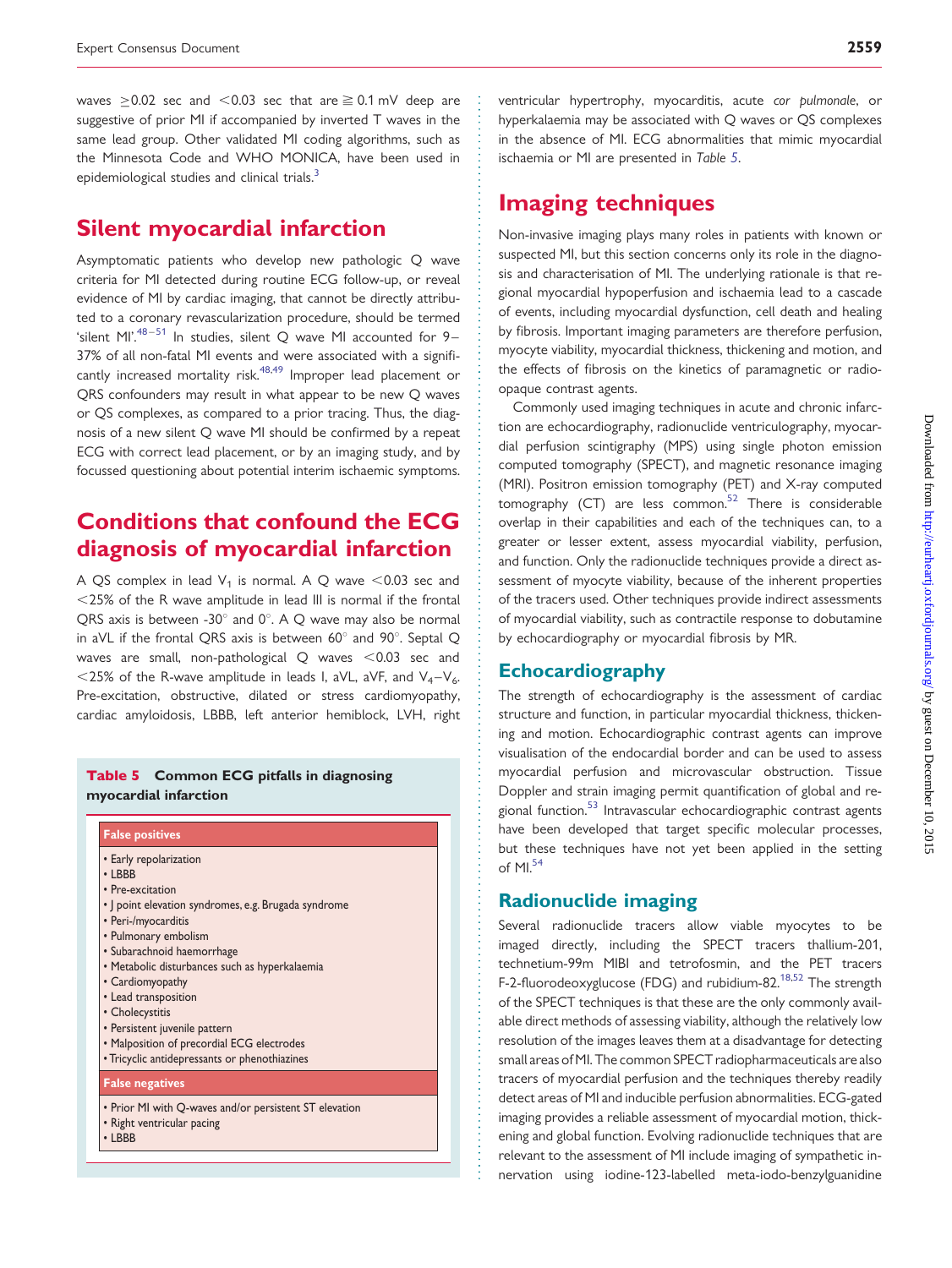$(mIBG)$ ,  $55$  imaging of matrix metalloproteinase activation in ventricu- $\text{lar}$  remodelling,  $56,57$  $56,57$  $56,57$  and refined assessment of myocardial metabolism.<sup>[58](#page-15-0)</sup>

#### Magnetic resonance imaging

The high tissue contrast of cardiovascular MRI provides an accurate assessment of myocardial function and it has similar capability to echocardiography in suspected acute MI. Paramagnetic contrast agents can be used to assess myocardial perfusion and the increase in extracellular space that is associated with the fibrosis of prior MI. These techniques have been used in the setting of acute MI, 59,60 and imaging of myocardial fibrosis by delayed contrast enhancement is able to detect even small areas of subendocardial MI. It is also of value in detecting myocardial disease states that can mimic MI, such as myocarditis.<sup>[61](#page-15-0)</sup>.

#### Computed tomography

Infarcted myocardium is initially visible as a focal area of decreased left ventricle (LV) enhancement, but later imaging shows hyperenhancement, as with late gadolinium imaging by MRI. $^{62}$  $^{62}$  $^{62}$  This finding is clinically relevant because contrast-enhanced CT may be performed for suspected pulmonary embolism and aortic dissection—conditions with clinical features that overlap with those of acute MI—but the technique is not used routinely. Similarly, CT assessment of myocardial perfusion is technically feasible but not yet fully validated.

#### Applying imaging in acute myocardial infarction

Imaging techniques can be useful in the diagnosis of acute MI because of their ability to detect wall motion abnormalities or loss of viable myocardium in the presence of elevated cardiac biomarker values. If, for some reason, biomarkers have not been measured or may have normalized, demonstration of new loss of myocardial viability in the absence of non-ischaemic causes meets the criteria for MI. Normal function and viability have a very high negative predictive value and practically exclude acute MI.<sup>[63](#page-15-0)</sup> Thus, imaging techniques are useful for early triage and discharge of patients with suspected MI. However, if biomarkers have been measured at appropriate times and are normal, this excludes an acute MI and takes precedence over the imaging criteria.

Abnormal regional myocardial motion and thickening may be caused by acute MI or by one or more of several other conditions, including prior MI, acute ischaemia, stunning or hibernation. Nonischaemic conditions, such as cardiomyopathy and inflammatory or infiltrative diseases, can also lead to regional loss of viable myocardium or functional abnormality. Therefore, the positive predictive value of imaging for acute MI is not high unless these conditions can be excluded, and unless a new abnormality is detected or can be presumed to have arisen in the setting of other features of acute MI.

Echocardiography provides an assessment of many nonischaemic causes of acute chest pain, such as peri-myocarditis, valvular heart disease, cardiomyopathy, pulmonary embolism or aortic dissection.<sup>[53](#page-15-0)</sup> It is the imaging technique of choice for detecting complications of acute MI, including myocardial free wall

rupture, acute ventricular septal defect, and mitral regurgitation secondary to papillary muscle rupture or ischaemia.

Radionuclide imaging can be used to assess the amount of myo-cardium that is salvaged by acute revascularization.<sup>[64](#page-15-0)</sup> Tracer is injected at the time of presentation, with imaging deferred until after revascularization, providing a measure of myocardium at risk. Before discharge, a second resting injection provides a measure of final infarct size, and the difference between the two corresponds to the myocardium that has been salvaged.

#### Applying imaging in late presentation of myocardial infarction

In case of late presentation after suspected MI, the presence of regional wall motion abnormality, thinning or scar in the absence of non-ischaemic causes, provides evidence of past MI. The high resolution and specificity of late gadolinium enhancement MRI for the detection of myocardial fibrosis has made this a very valuable technique. In particular, the ability to distinguish between subendocardial and other patterns of fibrosis provides a differentiation between ischaemic heart disease and other myocardial abnormalities. Imaging techniques are also useful for risk stratification after a definitive diagnosis of MI. The detection of residual or remote ischaemia and/or ventricular dysfunction provides powerful indicators of later outcome.

### Diagnostic criteria for myocardial infarction with PCI (MI type 4)

Balloon inflation during PCI often causes transient ischaemia, whether or not it is accompanied by chest pain or ST–T changes. Myocardial injury with necrosis may result from recognizable periprocedural events—alone or in combination—such as coronary dissection, occlusion of a major coronary artery or a side-branch, disruption of collateral flow, slow flow or no-reflow, distal embolization, and microvascular plugging. Embolization of intracoronary thrombus or atherosclerotic particulate debris may not be preventable, despite current anticoagulant and antiplatelet adjunctive therapy, aspiration or protection devices. Such events induce inflammation of the myocardium surrounding islets of myocardial necro-sis.<sup>[65](#page-15-0)</sup> New areas of myocardial necrosis have been demonstrated by MRI following PCI.<sup>66</sup>

The occurrence of procedure-related myocardial cell injury with necrosis can be detected by measurement of cardiac biomarkers before the procedure, repeated 3–6 h later and, optionally, further re-measurement 12 h thereafter. Increasing levels can only be interpreted as procedure-related myocardial injury if the pre-procedural cTn value is normal  $(< 99<sup>th</sup>$  percentile URL) or if levels are stable or falling.  $67,68$  $67,68$  $67,68$  In patients with normal preprocedural values, elevation of cardiac biomarker values above the 99<sup>th</sup> percentile URL following PCI are indicative of procedure-related myocardial injury. In earlier studies, increased values of post-procedural cardiac biomarkers, especially CKMB, were associated with impaired outcome.<sup>[69,70](#page-15-0)</sup> However, when cTn concentrations are normal before PCI and become abnormal after the procedure, the threshold above the  $99<sup>th</sup>$  percentile URL—whereby an adverse prognosis is evident—is not well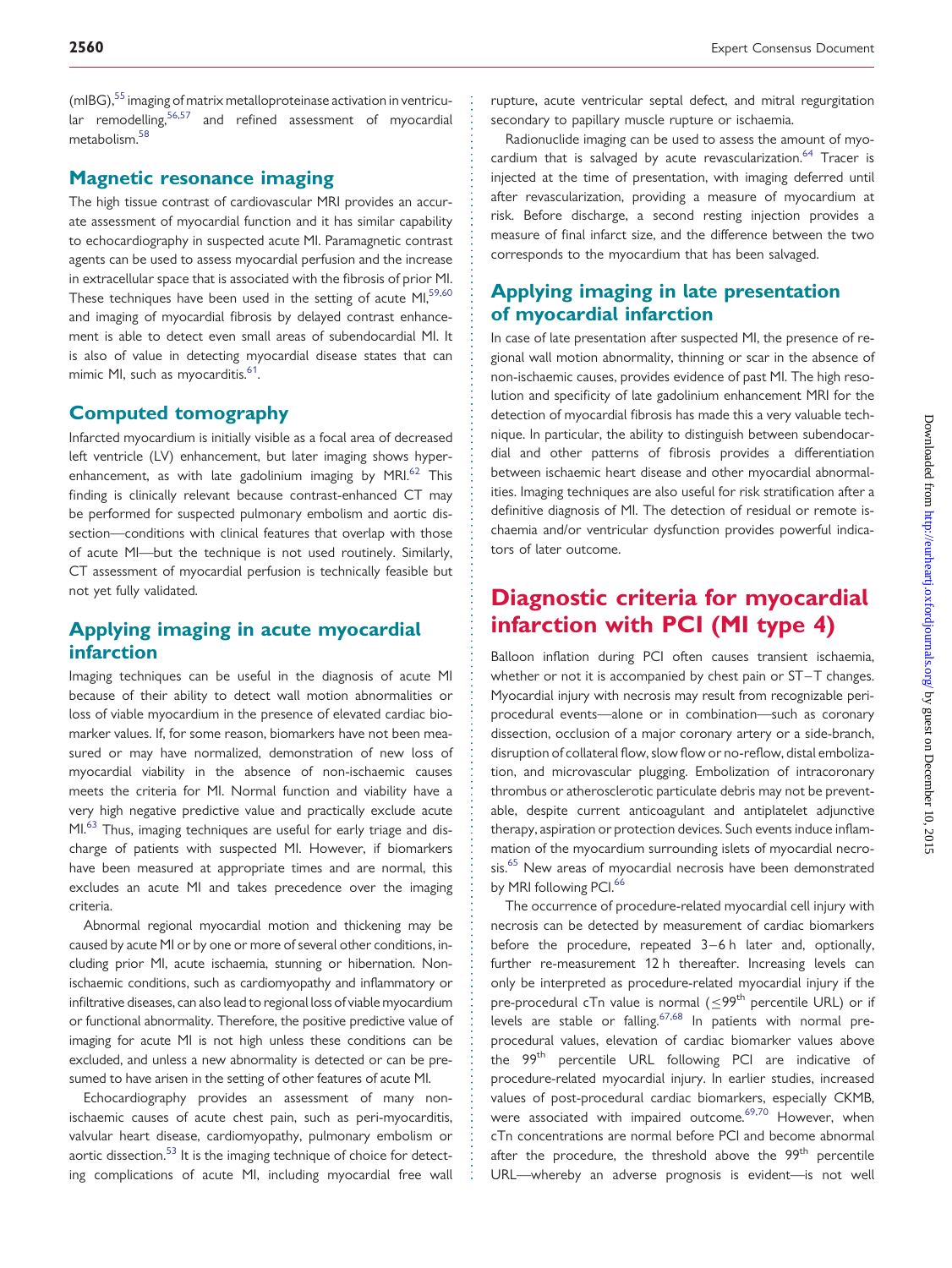defined $71$  and it is debatable whether such a threshold even exists.<sup>[72](#page-15-0)</sup> If a single baseline cTn value is elevated, it is impossible to determine whether further increases are due to the procedure or to the initial process causing the elevation. In this situation, it appears that the prognosis is largely determined by the preprocedural cTn level.[71](#page-15-0) These relationships will probably become even more complex for the new high-sensitivity troponin assays.<sup>[70](#page-15-0)</sup>

In patients undergoing PCI with normal ( $\leq$ 99<sup>th</sup> percentile URL) baseline cTn concentrations, elevations of cTn  $>5 \times 99^{th}$  percentile URL occurring within 48 h of the procedure—plus either (i) evidence of prolonged ischaemia ( $\geq$ 20 min) as demonstrated by prolonged chest pain, or (ii) ischaemic ST changes or new pathological Q waves, or (iii) angiographic evidence of a flow limiting complication, such as of loss of patency of a side branch, persistent slow-flow or no-reflow, embolization, or (iv) imaging evidence of new loss of viable myocardium or new regional wall motion abnormality—is defined as PCI-related MI (type 4a). This threshold of cTn values  $>5 \times 99$ <sup>th</sup> percentile URL is arbitrarily chosen, based on clinical judgement and societal implications of the label of peri-procedural MI. When a cTn value is  $\leq 5 \times 99^{th}$  percentile URL after PCI and the cTn value was normal before the PCI—or when the cTn value is  $>5 \times 99^{th}$  percentile URL in the absence of ischaemic, angiographic or imaging findings—the term 'myocardial injury' should be used.

If the baseline cTn values are elevated and are stable or falling, then a rise of  $>$ 20% is required for the diagnosis of a type 4a MI, as with reinfarction. Recent data suggest that, when PCI is delayed after MI until biomarker concentrations are falling or have normalized, and elevation of cardiac biomarker values then reoccurs, this may have some long-term significance. However, additional data are needed to confirm this finding.<sup>73</sup>

A subcategory of PCI-related MI is stent thrombosis, as documented by angiography and/or at autopsy and a rise and/or fall of cTn values  $>99^{th}$  percentile URL (identified as MI type 4b). In order to stratify the occurrence of stent thrombosis in relation to the timing of the PCI procedure, the Academic Research Consortium recommends temporal categories of 'early' (0 to 30 days), 'late' (31 days to 1 year), and 'very late' ( $>$ 1 year) to distinguish likely differences in the contribution of the various pathophysio-logical processes during each of these intervals.<sup>[74](#page-15-0)</sup> Occasionally, MI occurs in the clinical setting of what appears to be a stent thrombosis: however, at angiography, restenosis is observed without evidence of thrombus (see section on clinical trials).

## Diagnostic criteria for myocardial infarction with CABG (MI type 5)

During CABG, numerous factors can lead to periprocedural myocardial injury with necrosis. These include direct myocardial trauma from (i) suture placement or manipulation of the heart, (ii) coronary dissection, (iii) global or regional ischaemia related to inadequate intra-operative cardiac protection, (iv) microvascular events related to reperfusion, (v) myocardial injury induced by oxygen free radical generation, or (vi) failure to reperfuse areas of the myocar-dium that are not subtended by graftable vessels.<sup>[75](#page-15-0)-[77](#page-15-0)</sup> MRI studies suggest that most necrosis in this setting is not focal but diffuse and localized in the subendocardium.<sup>[78](#page-15-0)</sup>

In patients with normal values before surgery, any increase of cardiac biomarker values after CABG indicates myocardial necrosis, implying that an increasing magnitude of biomarker concentrations is likely to be related to an impaired outcome. This has been demonstrated in clinical studies employing CKMB, where elevations 5, 10 and 20 times the URL after CABG were associated with worsened prognosis; similarly, impaired outcome has been reported when cTn values were elevated to the highest quartile or quintile of the measurements. $79-83$  $79-83$  $79-83$ 

Unlike prognosis, scant literature exists concerning the use of biomarkers for defining an MI related to a primary vascular event in a graft or native vessel in the setting of CABG. In addition, when the baseline cTn value is elevated ( $>99<sup>th</sup>$  percentile URL), higher levels of biomarker values are seen post-CABG. Therefore, biomarkers cannot stand alone in diagnosing MI in this setting. In view of the adverse impact on survival observed in patients with significant elevation of biomarker concentrations, this Task Force suggests, by arbitrary convention, that cTn values  $>$  10 x 99<sup>th</sup> percentile URL during the first 48 h following CABG, occurring from a normal baseline cTn value ( $\leq$ 99<sup>th</sup> percentile URL). In addition, either (i) new pathological Q waves or new LBBB, or (ii) angiographically documented new graft or new native coronary artery occlusion, or (iii) imaging evidence of new loss of viable myocardium or new regional wall motion abnormality, should be considered as diagnostic of a CABG-related MI (type 5). Cardiac biomarker release is considerably higher after valve replacement with CABG than with bypass surgery alone, and with on-pump CABG compared to off-pump CABG.<sup>[84](#page-16-0)</sup> The threshold described above is more robust for isolated on-pump CABG. As for PCI, the existing principles from the universal definition of MI should be applied for the definition of  $MI > 48$  h after surgery.

## Assessment of MI in patients undergoing other cardiac procedures

New ST–T abnormalities are common in patients who undergo cardiac surgery. When new pathological Q waves appear in different territories than those identified before surgery, MI (types 1 or 2) should be considered, particularly if associated with elevated cardiac biomarker values, new wall motion abnormalities or haemodynamic instability.

Novel procedures such as transcatheter aortic valve implantation (TAVI) or mitral clip may cause myocardial injury with necrosis, both by direct trauma to the myocardium and by creating regional ischaemia from coronary obstruction or embolization. It is likely that, similarly to CABG, the more marked the elevation of the biomarker values, the worse the prognosis—but data on that are not available.

Modified criteria have been proposed for the diagnosis of periprocedural MI  $\leq$ 72 h after aortic valve implantation.<sup>[85](#page-16-0)</sup> However, given that there is too little evidence, it appears reasonable to apply the same criteria for procedure-related MI as stated above for CABG.

Ablation of arrhythmias involves controlled myocardial injury with necrosis, by application of warming or cooling of the tissue.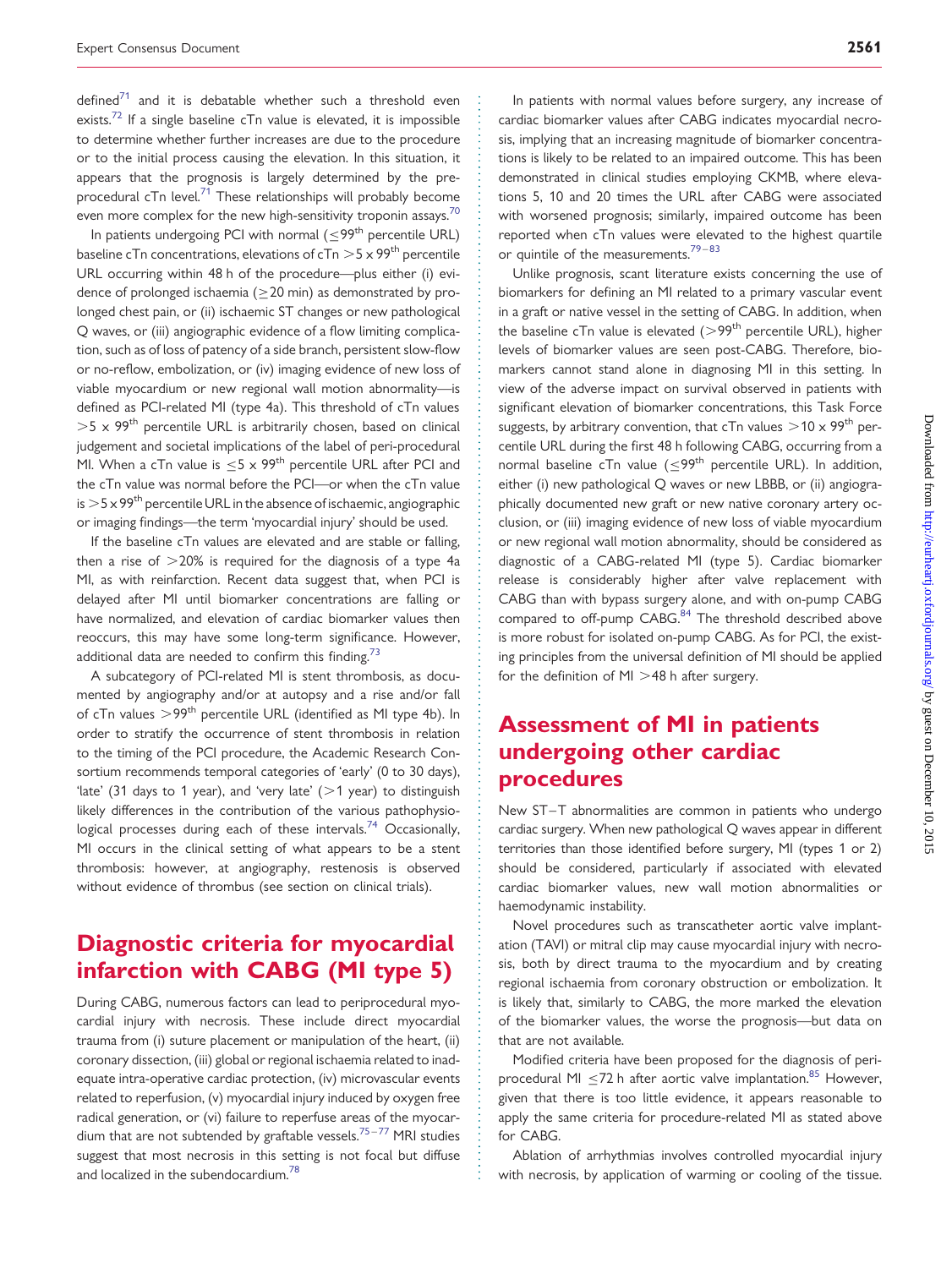The extent of the injury with necrosis can be assessed by cTn measurement: however, an elevation of cTn values in this context should not be labelled as MI.

## Myocardial infarction associated with non-cardiac procedures

Perioperative MI is the most common major perioperative vascular complication in major non-cardiac surgery, and is associated with a poor prognosis.<sup>[86](#page-16-0),[87](#page-16-0)</sup> Most patients who have a perioperative MI will not experience ischaemic symptoms. Nevertheless, asymptomatic perioperative MI is as strongly associated with 30-day mortality, as is symptomatic  $MI^{86}$  $MI^{86}$  $MI^{86}$  Routine monitoring of cardiac biomarkers in high-risk patients, both prior to and 48–72 h after major surgery, is therefore recommended. Measurement of highsensitivity cTn in post-operative samples reveals that 45% of patients have levels above the 99<sup>th</sup> percentile URL and 22% have an elevation and a rising pattern of values indicative of evolving myocardial necrosis.<sup>88</sup> Studies of patients undergoing major noncardiac surgery strongly support the idea that many of the infarctions diagnosed in this context are caused by a prolonged imbalance between myocardial oxygen supply and demand, against a background of CAD.<sup>89,90</sup> Together with a rise and/or fall of cTn values, this indicates MI type 2. However, one pathological study of fatal perioperative MI patients showed plaque rupture and platelet aggregation, leading to thrombus formation, in approximately half of such events; $91$  that is to say, MI type 1. Given the differences that probably exist in the therapeutic approaches to each, close clinical scrutiny and judgement is needed.

### Myocardial infarction in the intensive care unit

Elevations of cTn values are common in patients in the intensive care unit and are associated with adverse prognosis, regardless of the underlying disease state. $22,93$  Some elevations may reflect MI type 2 due to underlying CAD and increased myocardial oxygen demand.<sup>94</sup> Other patients may have elevated values of cardiac biomarkers, due to myocardial injury with necrosis induced by catecholamine or direct toxic effect from circulating toxins. Moreover, in some patients, MI type 1 may occur. It is often a challenge for the clinician, caring for a critically ill patient with severe single organ or multi-organ pathology, to decide on a plan of action when the patient has elevated cTn values. If and when the patient recovers from the critical illness, clinical judgement should be employed to decide whether—and to what extent—further evaluation for CAD or structural heart disease is indicated.<sup>[95](#page-16-0)</sup>

#### Recurrent myocardial infarction

'Incident MI' is defined as the individual's first MI. When features of MI occur in the first 28 days after an incident event, this is not counted as a new event for epidemiological purposes. If characteristics of MI occur after 28 days following an incident MI, it is considered to be a recurrent  $MI<sup>3</sup>$  $MI<sup>3</sup>$  $MI<sup>3</sup>$ 

#### Reinfarction

The term 'reinfarction' is used for an acute MI that occurs within 28 days of an incident- or recurrent  $MI<sup>3</sup>$  $MI<sup>3</sup>$  $MI<sup>3</sup>$  The ECG diagnosis of suspected reinfarction following the initial MI may be confounded by the initial evolutionary ECG changes. Reinfarction should be considered when ST elevation  $\geq$  0.1 mV recurs, or new pathognomonic Q waves appear, in at least two contiguous leads, particularly when associated with ischaemic symptoms for 20 min or longer. Re-elevation of the ST-segment can, however, also be seen in threatened myocardial rupture and should lead to additional diagnostic workup. ST depression or LBBB alone are non-specific findings and should not be used to diagnose reinfarction.

In patients in whom reinfarction is suspected from clinical signs or symptoms following the initial MI, an immediate measurement of cTn is recommended. A second sample should be obtained 3–6 h later. If the cTn concentration is elevated, but stable or decreasing at the time of suspected reinfarction, the diagnosis of reinfarction requires a 20% or greater increase of the cTn value in the second sample. If the initial cTn concentration is normal, the criteria for new acute MI apply.

## Myocardial injury or infarction associated with heart failure

Depending on the assay used, detectable-to-clearly elevated cTn values, indicative of myocardial injury with necrosis, may be seen in patients with HF syndrome.<sup>96</sup> Using high-sensitivity cTn assays, measurable cTn concentrations may be present in nearly all patients with HF, with a significant percentage exceeding the 99<sup>th</sup> percentile URL, particularly in those with more severe HF syn-drome, such as in acutely decompensated HF.<sup>[97](#page-16-0)</sup>

Whilst MI type 1 is an important cause of acutely decompensated HF—and should always be considered in the context of an acute presentation—elevated cTn values alone, in a patient with HF syndrome, do not establish the diagnosis of MI type 1 and may, indeed, be seen in those with non-ischaemic HF. Beyond MI type 1, multiple mechanisms have been invoked to explain measurable-to-pathologically elevated cTn concentrations in patients with HF.<sup>[96,97](#page-16-0)</sup> For example, MI type 2 may result from increased transmural pressure, small-vessel coronary obstruction, endothelial dysfunction, anaemia or hypotension. Besides MI type 1 or 2, cardiomyocyte apoptosis and autophagy due to wall stretch has been experimentally demonstrated. Direct cellular toxicity related to inflammation, circulating neurohormones, infiltrative processes, as well as myocarditis and stress cardiomyopathy, may present with HF and abnormal  $cTn$  measurement.<sup>97</sup>

Whilst prevalent and complicating the diagnosis of MI, the presence, magnitude and persistence of cTn elevation in HF is increasingly accepted to be an independent predictor of adverse outcomes in both acute and chronic HF syndrome, irrespective of mechanism, and should not be discarded as 'false positive'.<sup>[97,98](#page-16-0)</sup>

In the context of an acutely decompensated HF presentation, cTn I or T should always be promptly measured and ECG recorded, with the goal of identifying or excluding MI type 1 as the precipitant. In this setting, elevated cTn values should be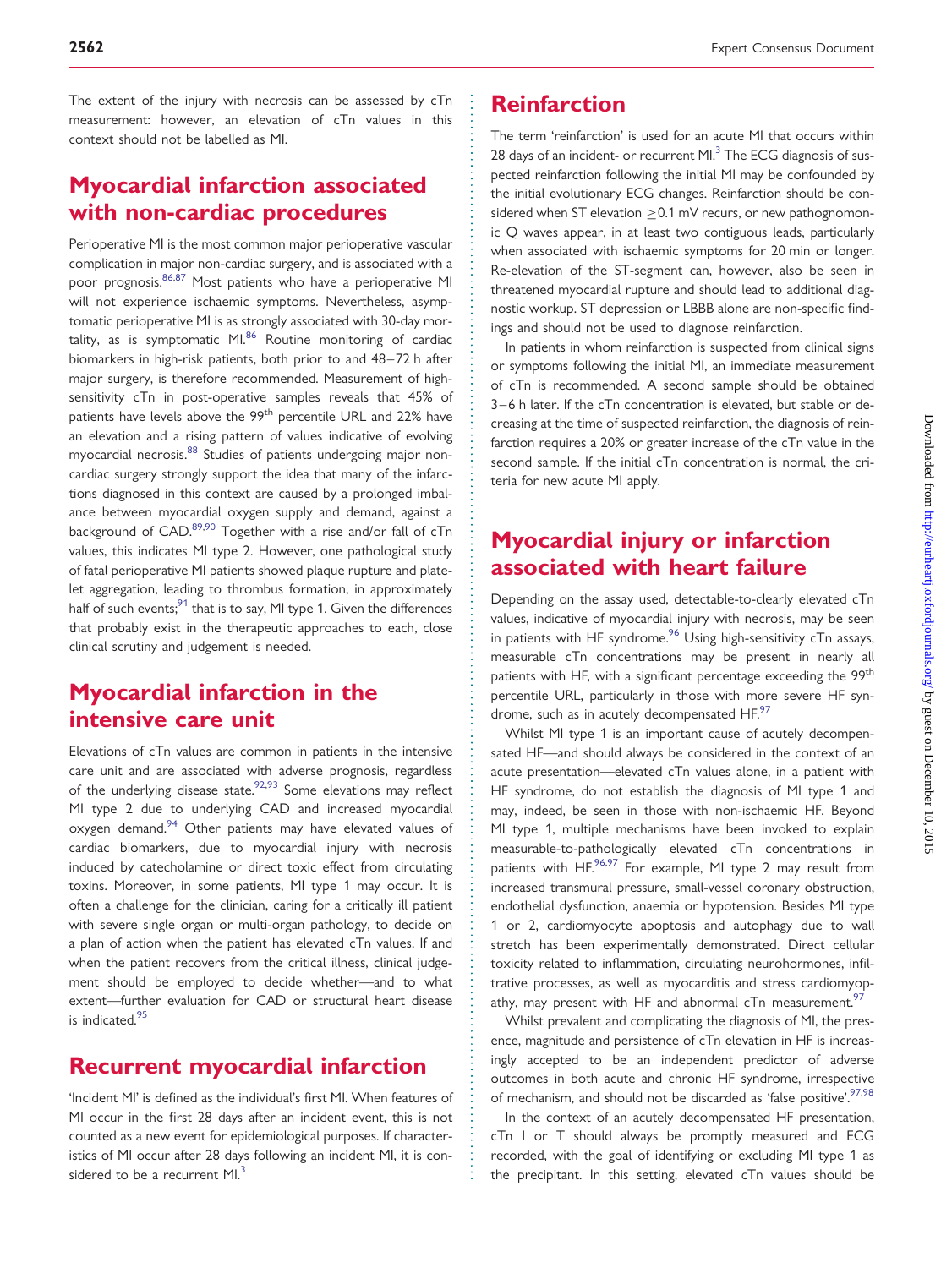interpreted with a high level of suspicion for MI type 1 if a significant rise and/or fall of the marker are seen, or if it is accompanied by ischaemic symptoms, new ischaemic ECG changes or loss of myocardial function on non-invasive testing. Coronary artery anatomy may often be well-known; such knowledge may be used to interpret abnormal troponin results. If normal coronary arteries are present, either a type 2 MI or a non-coronary mechanism for troponin release may be invoked.<sup>97</sup>

On the other hand, when coronary anatomy is not established, the recognition of a cTn value in excess of the 99<sup>th</sup> percentile URL alone is not sufficient to make a diagnosis of acute MI due to CAD, nor is it able to identify the mechanism for the abnormal cTn value. In this setting, further information, such as myocardial perfusion studies, coronary angiography, or MRI is often required to better understand the cause of the abnormal cTn measurement. However, it may be difficult to establish the reason for cTn abnor-malities, even after such investigations.<sup>[96,97](#page-16-0)</sup>

## Application of MI in clinical trials and quality assurance programmes

In clinical trials, MI may be an entry criterion or an end-point. A universal definition for MI is of great benefit for clinical studies, since it will allow a standardized approach for interpretation and comparison across different trials. The definition of MI as an entry criterion, e.g. MI type 1 and not MI type 2, will determine patient characteristics in the trial. Occasionally MI occurs and, at angiography, restenosis is the only angiographic explanation.<sup>[99](#page-16-0),[100](#page-16-0)</sup> This PCI-related MI type might be designated as an 'MI type 4c', defined as ≥50% stenosis at coronary angiography or a complex lesion associated with a rise and/or fall of cTn values  $> 99<sup>th</sup>$  percentile URL and no other significant obstructive CAD of greater severity following: (i) initially successful stent deployment or (ii) dilatation of a coronary artery stenosis with balloon angioplasty  $(<50\%)$ .

In recent investigations, different MI definitions have been employed as trial outcomes, thereby hampering comparison and generalization between these trials. Consistency among investigators and regulatory authorities, with regard to the definition of MI used as an endpoint in clinical investigations, is of substantial value. Adaptation of the definition to an individual clinical study may be appropriate in some circumstances and should have a wellarticulated rationale. No matter what, investigators should ensure that a trial provides comprehensive data for the various types of MI and includes the 99<sup>th</sup> percentile URL decision limits of cTn or other biomarkers employed. Multiples of the 99<sup>th</sup> percentiles URL may be indicated as shown in Table 6. This will facilitate comparison of trials and meta-analyses.

Because different assays may be used, including newer, highersensitivity cTn assays in large multicentre clinical trials, it is advisable to consistently apply the 99<sup>th</sup> percentile URL. This will not totally harmonize troponin values across different assays, but will improve the consistency of the results. In patients undergoing cardiac procedures, the incidence of MI may be used as a measure of quality, provided that a consistent definition is applied by all centres participating in the quality assurance programme. To be effective and to avoid bias, this type of assessment will need to develop a paradigm to harmonize the different cTn assay results across sites.

## Public policy implications of the adjustment of the MI definition

Revision of the definition of MI has a number of implications for individuals as well as for society at large. A tentati nosis is the basis for advice about further diagnostic changes, treatment and prognosis for the patient. The patients with a particular diagnosis is the basis for health ning and policy and resource allocation.

One of the goals of good clinical practice is to r and specific diagnosis, which is supported by c knowledge. The approach to the definition of MI document meets this goal. In general, the concep the term 'myocardial infarction' has not changed

| ve or final diag-  |
|--------------------|
| testing, lifestyle |
| The aggregate of   |
| ealth care plan-   |
|                    |
| each a definitive  |
| urrent scientific  |
| outlined in this   |
| tual meaning of    |
| , although new,    |
|                    |
|                    |
| e limit of the     |
|                    |
|                    |

| <b>Multiples</b><br>x99% | MI type I<br><b>Spontaneous</b> | MI type 2<br><b>Secondary</b> | MI type 3 <sup>a</sup><br><b>Death</b> | MI type 4a<br><b>PCI</b> | MI type 4b<br><b>Stent-thrombus</b> | MI type $4cb$<br><b>Restenosis</b> | MI type 5<br><b>CABG</b> |
|--------------------------|---------------------------------|-------------------------------|----------------------------------------|--------------------------|-------------------------------------|------------------------------------|--------------------------|
| $I - 3$                  |                                 |                               |                                        |                          |                                     |                                    |                          |
| $3 - 5$                  |                                 |                               |                                        |                          |                                     |                                    |                          |
| $5 - 10$                 |                                 |                               |                                        |                          |                                     |                                    |                          |
| >10                      |                                 |                               |                                        |                          |                                     |                                    |                          |
| Total                    |                                 |                               |                                        |                          |                                     |                                    |                          |

Table 6 Tabulation in clinical trials of MI types according to multiples of the 99th percentile upper referenc applied cardiac biomarker

 $MI =$  myocardial infarction; PCI = percutaneous coronary intervention; CABG = coronary artery bypass grafting.

<sup>a</sup>Biomarker values are unavailable because of death before blood samples are obtained (blue area).

Red areas indicate arbitrarily defined cTn values below the MI decision limit whether PCI or CABG.

 $^{\rm b}$ Restenosis is defined as  $\geq$ 50% stenosis at coronary angiography or a complex lesion associated with a rise and/or fall of cTn values  $>$ 99th percentile URL and no other significant obstructive CAD of greater severity following: (i) initially successful stent deployment or (ii) dilatation of a coronary artery stenosis with balloon angioplasty (<50%).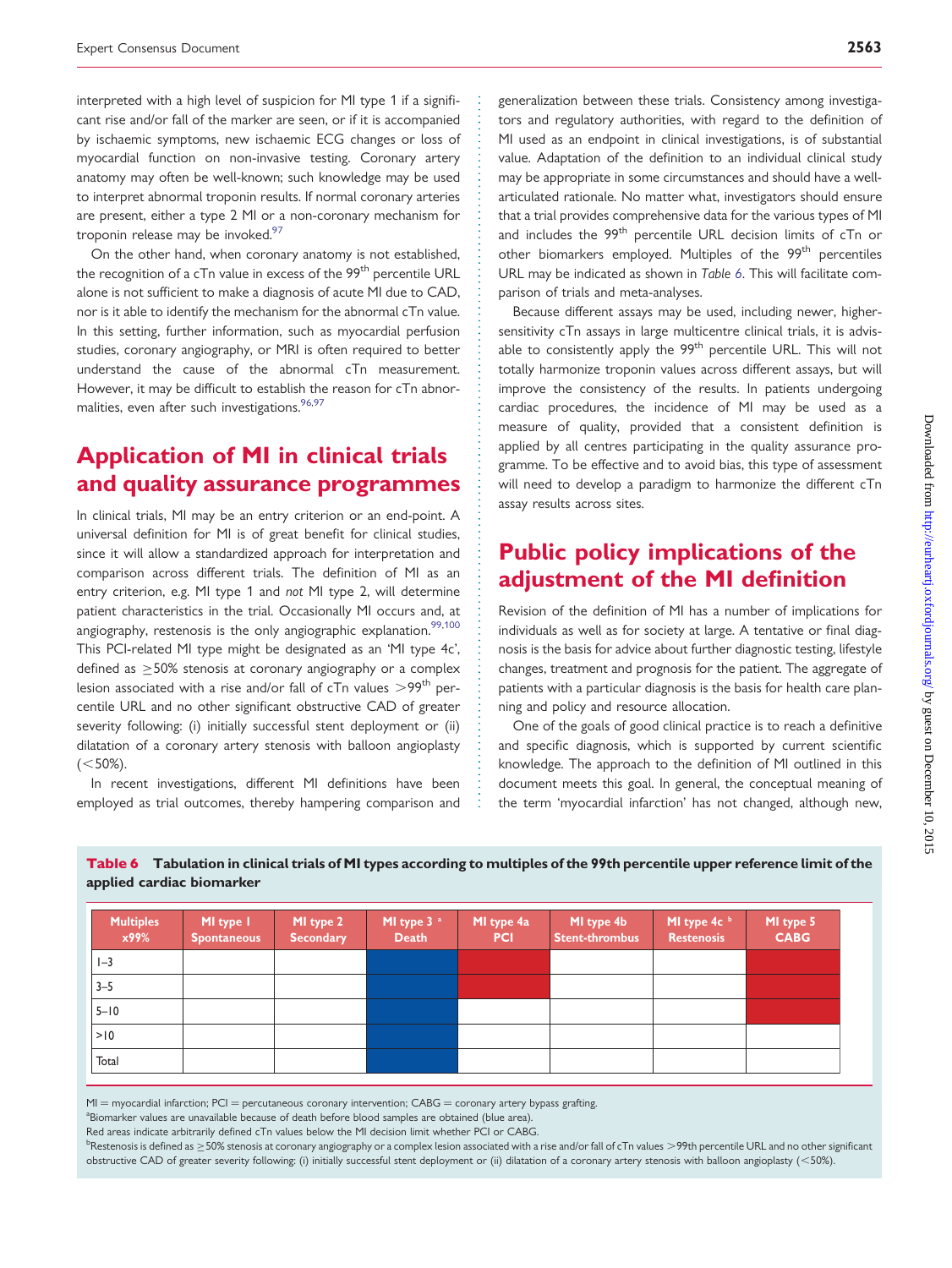<span id="page-13-0"></span>sensitive diagnostic methods have been developed to diagnose this entity. Thus, the diagnosis of acute MI is a clinical diagnosis based on patient symptoms, ECG changes, and highly sensitive biochemical markers, as well as information gleaned from various imaging techniques. It is important to characterize the type of MI as well as the extent of the infarct, residual LV function, and the severity of CAD and other risk factors, rather than merely making a diagnosis of MI. The information conveyed about the patient's prognosis and ability to work requires more than just the mere statement that the patient has suffered an MI. The many additional factors just mentioned are also required so that appropriate social, family, and employment decisions can be made. A number of risk scores have been developed to predict the prognosis after MI. The classification of the various other prognostic entities associated with MI should lead to a reconsideration of the clinical coding entities currently employed for patients with the myriad conditions that can lead to myocardial necrosis, with consequent elevation of biomarker values.

It should be appreciated that the current modification of the definition of MI may be associated with consequences for the patients and their families in respect of psychological status, life insurance, professional career, as well as driving- and pilots' licences. The diagnosis is associated also with societal implications as to diagnosis-related coding, hospital reimbursement, public health statistics, sick leave, and disability attestation. In order to meet this challenge, physicians must be adequately informed of the altered diagnostic criteria. Educational materials will need to be created and treatment guidelines must be appropriately adapted. Professional societies and healthcare planners should take steps to facilitate the rapid dissemination of the revised definition to physicians, other health care professionals, administrators, and the general public.

## Global perspectives of the definition of myocardial infarction

Cardiovascular disease is a global health problem. Understanding the burden and effects of CAD in populations is of critical importance. Changing clinical definitions, criteria and biomarkers add challenges to our understanding and ability to improve the health of the public. The definition of MI for clinicians has important and immediate therapeutic implications. For epidemiologists, the data are usually retrospective, so consistent case definitions are critical for comparisons and trend analysis. The standards described in this report are suitable for epidemiology studies. However, to analyse trends over time, it is important to have consistent definitions and to quantify adjustments when biomarkers or other diagnostic criteria change.<sup>101</sup> For example, the advent of cTn dramatically increased the number of diagnosable MIs for epidemiologists.[3](#page-14-0)[,102](#page-16-0)

In countries with limited economic resources, cardiac biomarkers and imaging techniques may not be available except in a few centres, and even the option of ECG recordings may be lacking. In these surroundings, the WHO states that biomarker tests or other high-cost diagnostic testing are unfit for use as compulsory diagnostic criteria. $3$  The WHO recommends the use of the ESC/ ACCF/AHA/WHF Universal MI Definition in settings without resource constraints, but recommends more flexible standards in resource-constrained locations.<sup>[3](#page-14-0)</sup>

Cultural, financial, structural and organisational problems in the different countries of the world in the diagnosis and therapy of acute MI will require ongoing investigation. It is essential that the gap between therapeutic and diagnostic advances be addressed in this expanding area of cardiovascular disease.

### Conflicts of interest

The members of the Task Force of the ESC, the ACCF, the AHA and the WHF have participated independently in the preparation of this document, drawing on their academic and clinical experience and applying an objective and clinical examination of all available literature. Most have undertaken—and are undertaking work in collaboration with industry and governmental or private health providers (research studies, teaching conferences, consultation), but all believe such activities have not influenced their judgement. The best guarantee of their independence is in the quality of their past and current scientific work. However, to ensure openness, their relationships with industry, government and private health providers are reported on the ESC website [\(www.escardio.org/guidelines](www.escardio.org/guidelines)). Expenses for the Task Force/ Writing Committee and preparation of this document were provided entirely by the above-mentioned joint associations.

#### Acknowledgements

We are very grateful to the dedicated staff of the Practice Guidelines Department of the ESC.



The CME text 'Third Universal definition of myocardial infarction' is accredited by the European Board for Accreditation in Cardiology (EBAC). EBAC works according to the quality standards of the European Accreditation Council for Continuing Medical Education (EACCME), which is an institution of the European Union of Medical Specialists (UEMS). In compliance with EBAC/EACCME guidelines, all authors participating in this programme have disclosed potential conflicts of interest that might cause a bias in the article. The Organizing Committee is responsible for ensuring that all potential conflicts of interest relevant to the programme are declared to the participants prior to the CME activities. CME questions for this article are available at: European Heart Journal <http://www.oxforde-learning.com/eurheartj> and European Society of Cardiology [http://www.escardio.](http://www.escardio.org/guidelines) [org/guidelines](http://www.escardio.org/guidelines).

#### **References**

1. The Joint European Society of Cardiology/American College of Cardiology Committee. Myocardial infarction redefined — A consensus document of the Joint European Society of Cardiology/American College of Cardiology Committee for the redefinition of myocardial infarction. Eur Heart J 2000;21: 1502-1513; J Am Coll Cardiol 2000;36:959-969.

2. Thygesen K, Alpert JS, White HD, Joint ESC/ACCF/AHA/WHF Task Force for the Redefinition of Myocardial Infarction. Universal definition of myocardial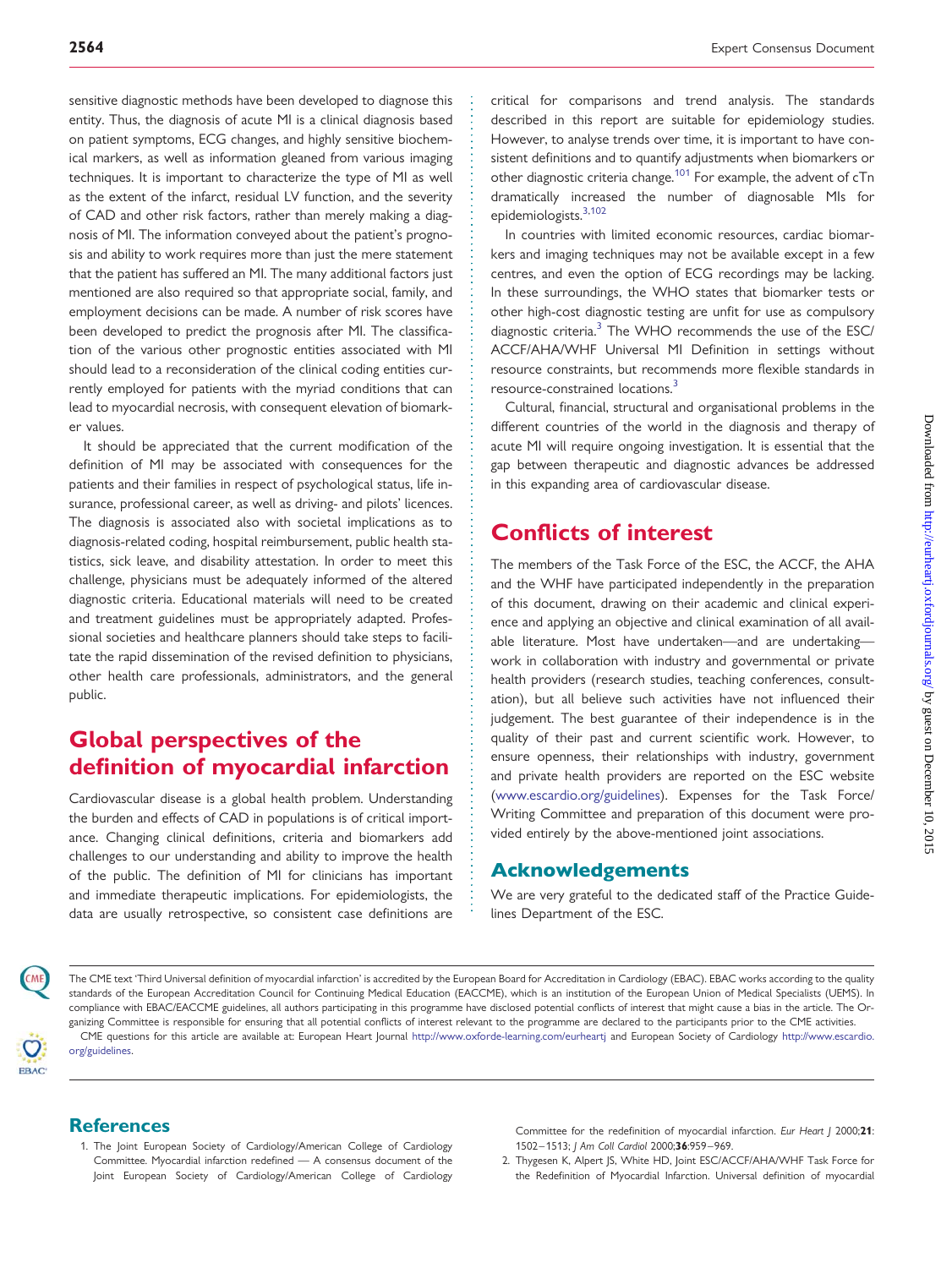<span id="page-14-0"></span>infarction. Eur Heart | 2007;28:2525-2538;Circulation 2007;116:2634-2653; Am Coll Cardiol 2007;50:2173–2195.

- 3. Mendis S, Thygesen K, Kuulasmaa K, Giampaoli S, Mähönen M, Ngu Blackett K, Lisheng L and Writing group on behalf of the participating experts of the WHO consultation for revision of WHO definition of myocardial infarction. World Health Organization definition of myocardial infarction: 2008–09 revision. Int J Epidemiol 2011;40:139–146.
- 4. Jennings RB, Ganote CE. Structural changes in myocardium during acute ischemia. Circ Res 1974;35 Suppl 3:156–172.
- 5. Jaffe AS, Babuin L, Apple FS. Biomarkers in acute cardiac disease. J Am Coll Cardiol 2006;48:1–11.
- 6. White HD. Pathobiology of troponin elevations. J Am Coll Cardiol 2011;57: 2406–2408.
- 7. Jaffe AS. Chasing troponin: how low can you go if you can see the rise? J Am Coll Cardiol 2006;48:1763–1764.
- 8. Apple FS, Jesse RL, Newby LK, Wu AHB, Christenson RH. National Academy of Clinical Biochemistry and IFCC Committee for Standardization of Markers Cardiac Damage Laboratory Medicine Practice Guidelines: Analytical issues for biochemical markers of acute coronary syndromes. Circulation 2007;115: e352–e355.
- 9. Morrow DA, Cannon CP, Jesse RL, Newby LK, Ravkilde J, Storrow AB, Wu AHB, Christenson RH. National Academy of Clinical Biochemistry Laboratory Medicine Practice Guidelines: Clinical characteristics and utilization of biochemical markers of acute coronary syndromes. Circulation 2007;115: e356–e375.
- 10. Thygesen K, Mair J, Katus H, Plebani M, Venge P, Collinson P, Lindahl B, Giannitsis E, Hasin Y, Galvani M, Tubaro M, Alpert JS, Biasucci LM, Koenig W, Mueller C, Huber K, Hamm C, Jaffe AS; Study Group on Biomarkers in Cardiology of the ESC Working Group on Acute Cardiac Care. Recommendations for the use of cardiac troponin measurement in acute cardiac care. Eur Heart J 2010;31:2197–2204.
- 11. Thygesen K, Mair J, Giannitsis E, Mueller C, Lindahl B, Blankenberg S, Huber K, Plebani M, Biasucci LM, Tubaro M, Collinson P, Venge P, Hasin Y, Galvani M, Koenig W, Hamm C, Alpert JS, Katus H, Jaffe AS; Study Group on Biomarkers in Cardiology of the ESC Working Group on Acute Cardiac Care. How to use high-sensitivity cardiac troponins in acute cardiac care. Eur Heart J 2012 Jun 21. [Epub ahead of print.]
- 12. Apple FS, Collinson PO; IFCC Task Force on Clinical Applications of Cardiac Biomarkers. Analytical characteristics of high-sensitivity cardiac troponin assays. Clin Chem 2012;58:54–61.
- 13. Jaffe AS, Apple FS, Morrow DA, Lindahl B, Katus HA. Being rational about (im) precision: a statement from the Biochemistry Subcommittee of the Joint European Society of Cardiology/American College of Cardiology Foundation/ American Heart Association/World Heart Federation Task Force for the definition of myocardial infarction. Clin Chem 2010;56:941–943.
- 14. MacRae AR, Kavsak PA, Lustig V, Bhargava R, Vandersluis R, Palomaki GE, Yerna M-J, Jaffe AS. Assessing the requirement for the six-hour interval between specimens in the American Heart Association classification of myocardial infarction in epidemiology and clinical research studies. Clin Chem 2006;52: 812–818.
- 15. de Lemos JA, Drazner MH, Omland T, Ayers CR, Khera A, Rohatgi A, Hashim I, Berry JD, Das SR, Morrow DA, McGuire DK. Association of troponin T detected with a highly sensitive assay and cardiac structure and mortality risk in the general population. JAMA 2010;304:2503-2512.
- 16. Omland T, de Lemos JA, Sabatine MS, Christophi CA, Rice MM, Jablonski KA, Tjora S, Domanski MJ, Gersh BJ, Rouleau JL, Pfeffer MA, Braunwald E. Prevention of Events with Angiotensin Converting Enzyme Inhibition (PEACE) Trial Investigators. A sensitive cardiac troponin T assay in stable coronary artery disease. N Engl | Med 2009;361:2538-2547.
- 17. Mills NL, Churchhouse AM, Lee KK, Anand A, Gamble D, Shah ASV, Paterson E, MacLeod M, Graham C, Walker S, Denvir MA, Fox KAA, Newby DE. Implementation of a sensitive troponin I assay and risk of recurrent myocardial infarction and death in patients with suspected acute conorary syndrome. JAMA 2011;305: 1210–1216.
- 18. Saunders JT, Nambi V, de Limos JA, Chambless LE, Virani SS, Boerwinkle E, Hoogeveen RC, Liu X, Astor BC, Mosley TH, Folsom AR, Heiss G, Coresh J, Ballantyne CM. Cardiac troponin T measured by a highly sensitive assay predicts coronary heart disease, heart failure, and mortality in the atherosclerosis risk in communities study. Circulation 2011;123:1367–1376.
- 19. Kavsak PA, Xu L, Yusuf S, McQueen MJ. High-sensitivity cardiac troponin I measurement for risk stratification in a stable high-risk population. Clin Chem 2011;57: 1146–1153.
- 20. Apple FS, Simpson PA, Murakami MM. Defining the serum 99th percentile in a normal reference population measured by a high-sensitivity cardiac troponin I assay. Clin Biochem 2010;43:1034–1036.
- 21. Giannitsis E, Kurz K, Hallermayer K, Jarausch J, Jaffe AS, Katus HA. Analytical validation of a high-sensitivity cardiac troponin T Assay. Clin Chem 2010;56: 254–261.
- 22. Apple FS, Quist HE, Doyle PJ, Otto AP, Murakami MM. Plasma 99th percentile reference limits for cardiac troponin and creatine kinase MB mass for use with European Society of Cardiology/American College of Cardiology consensus recommendations. Clin Chem 2003;49:1331–1336.
- 23. Roe MT, Harrington RA, Prosper DM, Pieper KS, Bhatt DL, Lincoff AM, Simoons ML, Akkerhuis M, Ohman EM, Kitt MM, Vahanian A, Ruzyllo W, Karsch K, Califf RM, Topol EJ. Clinical and therapeutic profile of patients presenting with acute coronary syndromes who do not have significant coronary artery disease. The Platelet glycoprotein IIb/IIIa in Unstable angina: Receptor Suppression Using Integrilin Therapy (PURSUIT) trial Investigators. Circulation. 2000;102:1101–1106.
- 24. Bugiardini R, Manfrini O, De Ferrari GM. Unanswered questions for management of acute coronary syndrome: risk stratification of patients with minimal disease or normal findings on coronary angiography. Arch Intern Med 2006; 166:1391–1395.
- 25. Reynolds HR, Srichai MB, Iqbal SN, Slater JN, Mancini GB, Feit F, Pena-Sing I, Axel L, Attubato MJ, Yatskar L, Kalhorn RT, Wood DA, Lobach IV, Hochman JS. Mechanisms of myocardial infarction in women without angiographically obstructive coronary artery disease. Circulation 2011;124:1414-1425.
- 26. Bertrand ME, LaBlanche JM, Tilmant PY, Thieuleux FA, Delforge MR, Carre AG, Asseman P, Berzin B, Libersa C, Laurent JM. Frequency of provoked coronary arterial spasm in 1089 consecutive patients undergoing coronary arteriography. Circulation 1982;65:1299–1306.
- 27. Suwaidi JA, Hamasaki S, Higano ST, Nishimura RA, Holmes DR Jr, Lerman A. Long-term follow-up of patients with mild coronary artery disease and endothelial dysfunction. Circulation 2000;101:948-954.
- 28. Bugiardini R, Manfrini O, Pizzi C, Fontana F, Morgagni G. Endothelial function predicts future development of coronary artery disease: a study on women with chest pain and normal angiograms. Circulation 2004;109:2518-2523.
- 29. Harris BM, Nageh T, Marsden JT, Thomas MR, Sherwood RA. Comparison of cardiac troponin T and I and CK-MB for the detection of minor myocardial damage during interventional cardiac procedures. Ann Clin Biochem 2000;37: 764–769.
- 30. Januzzi JL, Lewandrowski K, MacGillivray TE, Newell JB, Kathiresan S, Servoss SJ, Lee-Lewandrowski E. A comparison of cardiac troponin T and creatine kinase-MB for patient evaluation after cardiac surgery. J Am Coll Cardiol 2002; 39:1518–1523.
- 31. Holmvang L, Jurlander B, Rasmussen C, Thiis JJ, Grande P, Clemmensen P. Use of biochemical markers of infarction for diagnosing perioperative myocardial infarction and early graft occlusion after coronary artery bypass surgery. Chest 2002; 121:103–111.
- 32. Miller WL, Garratt KN, Burritt MF, Reeder GS, Jaffe AS. Timing of peak troponin T and creatine kinase-MB elevations after percutaneous coronary intervention. Chest 2004;25:275–280.
- 33. Lansky AJ, Stone GW. Periprocedural myocardial infarction: prevalence, prognosis, and prevention. Circ Cardiovasc Interv 2010;3:602-610.
- 34. Cavallini C, Verdecchia P, Savonitto S, Arraiz G, Violini R, Olivari Z, Rubartelli P, De Servi S, Plebani M, Steffenino G, Sbarzaglia P, Ardissino D;Italian Atherosclerosis, Thrombosis and Vascular Biology and Society for Invasive Cardiology–GISE Investigators Prognostic value of isolated troponin I elevation after percutaneous coronary intervention. Circ Cardiovasc Interv 2010;3:431–435.
- 35. Prasad A Jr, Rihal CS, Lennon RJ, Singh M, Jaffe AS, Holmes DR Jr. Significance of periprocedural myonecrosis on outcomes following percutaneous coronary intervention. Circ Cardiovasc Intervent 2008;1:10–19.
- 36. Zimetbaum PJ, Josephson ME. Use of the electrocardiogram in acute myocardial infarction. N Engl | Med 2003;348:933-940.
- 37. Wang K, Asinger RW, Marriott HJ. ST-segment elevation in conditions other than acute myocardial infarction. N Engl J Med 2003;349:2128-2135.
- 38. Mcfarlane PW. Age, sex, and the ST amplitude in health and disease. J Electrocardiol 2001;34:S35–S41.
- 39. Zimetbaum PJ, Krishnan S, Gold A, Carrozza JP II, Josephson ME. Usefulness of ST-segment elevation in lead III exceeding that of lead II for identifying the location of the totally occluded coronary artery in inferior wall myocardial infarction. Am J Cardiol 1998;81:918-919.
- 40. Engelen DJ, Gorgels AP, Cheriex EC, De Muinck ED, Ophuis AJO, Dassen WR, Vainer J, van Ommen VG, Wellens HJ. Value of the electrocardiogram in localizing the occlusion site in the left anterior descending coronary artery in acute anterior myocardial infarction. J Am Coll Cardiol 1999;34:389-395.
- 41. Matetzky S, Freimark D, Feinberg MS, Novikov I, Rath S, Rabinowitz B, Kaplinsky E, Hod H. Acute myocardial infarction with isolated ST-segment elevation in posterior chest leads V7–V9. Hidden ST-segment elevations revealing acute posterior infarction. J Am Coll Cardiol 1999;34:748-753.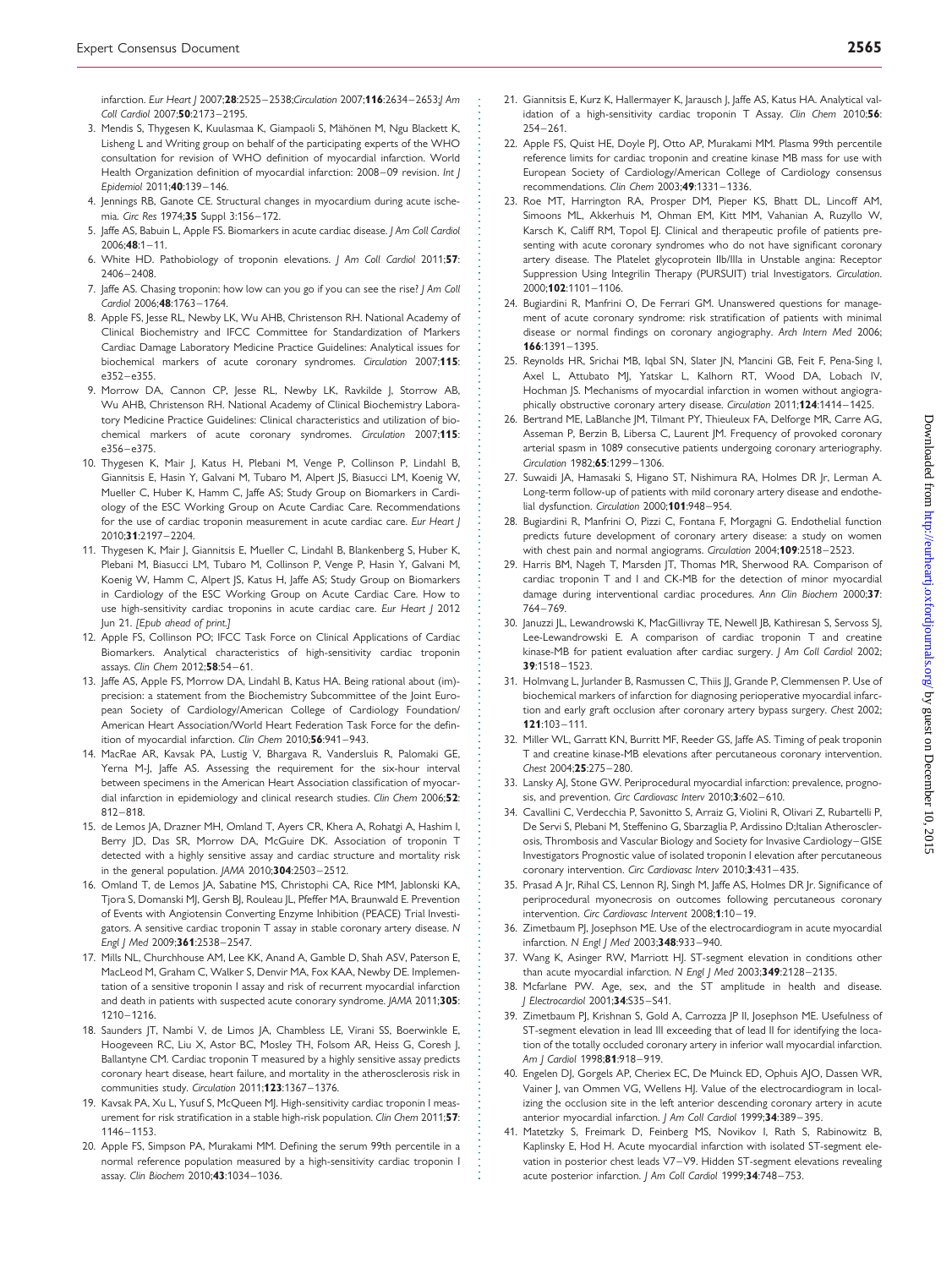- <span id="page-15-0"></span>42. Lopez-Sendon J, Coma-Canella I, Alcasena S, Seoane J, Gamallo C. Electrocardiographic findings in acute right ventricular infarction: sensitivity and specificity of electrocardiographic alterations in right precordial leads V4R, V3R, V1, V2 and V3. J Am Coll Cardiol 1985;6:1273-1279.
- 43. Bayés de Luna A, Wagner G, Birnbaum Y, Nikus K, Fiol M, Gorgels A, Cinca I, Clemmensen PM, Pahlm O, Sclarowsky S, Stern S, Wellens H. A new terminology for the left ventricular walls and for the location of myocardial infarcts that present Q wave based on the standard of cardiac magnetic resonance imaging. A statement for healthcare professionals from a Committee appointed by the International Society for Holter and Noninvasive Electrocardiography. Circulation 2006;114:1755–1760.
- 44. Sgarbossa EB, Pinsky SL, Barbagelata A, Underwood DA, Gates KB, Topol EJ, Califf RM, Wagner GS. Electrocardiographic diagnosis of evolving acute myocardial infarction in the presence of left bundle branch block. N Engl J Med 1996; 334:481–487.
- 45. Jain S, Ting HT, Bell M, Bjerke CM, Lennon RJ, Gersh BJ, Rihal CS, Prasad A. Utility of left bundle branch block as a diagnostic criterion for acute myocardial infarction. Am | Cardiol 2011;107:1111-1116.
- 46. Savage RM, Wagner GS, Ideker RE, Podolsky SA, Hackel DB. Correlation of postmortem anatomic findings with electrocardiographic changes in patients with myocardial infarction: retrospective study of patients with typical anterior and posterior infarcts. Circulation 1977;55:279-285.
- 47. Horan LG, Flowers NC, Johnson IC, Significance of the diagnostic O wave of myocardial infarction. Circulation 1971;43:428–436.
- 48. Chaitman BR, Hardison RM, Adler D, Gebhart S, Grogan M, Ocampo S, Sopko G, Ramires JA, Schneider D, Frye RL; Bypass Angioplasty Revascularization Investigation 2 Diabetes (BARI 2D) Study Group. The Bypass Angioplasty Revascularization Investigation 2 Diabetes randomized trial of different treatment strategies in type 2 diabetes mellitus with stable ischemic heart disease: Impact of treatment strategy on cardiac mortality and myocardial infarction. Circulation 2009;120:2529–2540.
- 49. Burgess DC, Hunt D, Zannino D, Williamson E, Davis TME, Laakso M, Kesäniemi YA, Zhang J, Sy RW, Lehto S, Mann S, Keech AC. Incidence and predictors of silent myocardial infarction in type 2 diabetes and the effect of fenofibrate: an analysis from the Fenofibrate Intervention and Event Lowering in Diabetes (FIELD) study. Eur Heart J 2010;31:92-99.
- 50. Sheifer SE, Manolio TA, Gersh BJ. Unrecognized myocardial infarction. Ann Intern Med 2001;135:801–811.
- 51. Toma M, Fu Y, Ezekowitz JA, McAlister FA, Westerhout CM, Granger C, Armstrong PW. Does silent myocardial infarction add prognostic value in ST-elevation myocardial infarction? Insights from the Assessment of Pexelizumab in Acute Myocardial Infarction (APEX-AMI) trial. Am Heart J 2010;160:671-677.
- 52. Stillman AE, Oudkerk M, Bluemke D, Bremerich J, Esteves FP, Garcia EV, Gutberlet M, Hundley WG, Jerosch-Herold M, Kuijpers D, Kwong RK, Nagel E, Lerakis S, Oshinski J, Paul JF, Underwood R, Wintersperger BJ, Rees MR; North American Society of Cardiovascular Imaging;European Society of Cardiac Radiology. Int J Cardiovasc Imaging 2011;27:7-24.
- 53. Flachskampf FA, Schmid M, Rost C, Achenbach S, deMaria AN, Daniel WG. Cardiac imaging after myocardial infarction. Eur Heart | 2011;32:272-283.
- 54. Kaul S, Miller JG, Grayburn PA, Hashimoto S, Hibberd M, Holland MR, Houle HC, Klein AL, Knoll P, Lang RM, Lindner JR, McCulloch ML, Metz S, Mor-Avi V, Pearlman AS, Pellikka PA, DeMars Plambeck N, Prater D, Porter TR, Sahn DJ, Thomas JD, Thomenius KE, Weissman NJ. A suggested roadmap for cardiovascular ultrasound research for the future. J Am Soc Echocardiogr 2011:24:455-464.
- 55. Carrio I, Cowie MR, Yamazaki J, Udelson J, Camici PG. Cardiac sympathetic imaging with mIBG in heart failure. J Am Coll Cardiol Imaging 2010;3:92-100.
- 56. Nahrendorf M, Sosnovik DE, French BA, Swirski FK, Bengel F, Sadeghi MM, Lindner JR, Wu JC, Kraitchman DL, Fayad ZA, Sinusas AJ. Multimodality cardiovascular molecular imaging, Part II. Circ Cardiovasc Imaging 2009;2:56–70.
- 57. Kramer CM, Sinusas AJ, Sosnovik DE, French BA, Bengel FM. Multimodality imaging of myocardial injury and remodelling. J Nucl Med 2010;51:p107S-121S.
- 58. Taegtmeyer H. Tracing cardiac metabolism in vivo: one substrate at a time. J Nucl Med 2010;51:80S–87S.
- 59. Kim HW, Faraneh-Far A, Kim RJ. Cardiovascular magnetic resonance in patients with myocardial infarction. J Am Coll Cardiol 2010;55:1-16.
- 60. Beek AM, van Rossum AC. Cardiovascular magnetic resonance imaging in patients with acute myocardial infarction. Heart 2010;96:237–243.
- 61. Assomull RG, Lyne JC, Keenan N, Gulati A, Bunce NH, Davies SW, Pennell DJ, Prasad SK. The role of cardiovascular magnetic resonance in patients presenting with chest pain, raised troponin, and unobstructed coronary arteries. Eur Heart J 2007;28:1242–1249.
- 62. Schuleri KH, George RT, Lardo AC. Assessment of coronary blood flow with computed tomography and magnetic resonance imaging. J Nucl Cardiol 2010; 17:582–590.
- 63. Amsterdam EA, Kirk JD, Bluemke DA, Diercks D, Farkouh ME, Garvey JL, Kontos MC, McCord J, Miller TD, Morise A, Newby LK, Ruberg FL, Scordo KA, Thompson PD. Testing of low-risk patients presenting to the emergency department with chest pain. Circulation 2010;122:1756–1776.
- 64. Gibbons RJ, Valeti US, Araoz PA, Jaffe AS. The quantification of infarct size. J Am Coll Cardiol 2004;44:1533–1542.
- 65. Herrman J. Peri-procedural myocardial injury: 2005 update. Eur Heart J 2005;26: 2493–2519.
- 66. Selvanayagam JB, Porto I, Channon K, Petersen SE, Francis JM, Neubauer S, Banning AP. Troponin elevation after percutaneous coronary intervention directly represents the extent of irreversible myocardial injury: insights from cardiovascular magnetic resonance imaging. Circulation 2005;111:1027–1032.
- 67. Gustavsson CG, Hansen O, Frennby B. Troponin must be measured before and after PCI to diagnose procedure-related myocardial injury. Scand Cardiovasc J 2004;38:75–79.
- 68. Miller WL, Garratt KN, Burrit MF, Lennon RJ, Reeder GS, Jaffe AS. Baseline troponin level: key to understanding the importance of post-PCI troponin elevations. Eur Heart | 2006;27:1061-1069.
- 69. Califf RM, Abdelmeguid AE, Kuntz RE, Popma JJ, Davidson CJ, Cohen EA, Kleiman NS, Mahaffey KW, Topol EJ, Pepine CJ, Lipicky RJ, Granger CB, Harrington RA, Tardiff BE, Crenshaw BS, Bauman RP, Zuckerman BD, Chaitman BR, Bittl JA, Ohman EM. Myonecrosis after revascularization procedures. J Am Coll Cardiol 1998;31:241–251.
- 70. White HD. The prequel. Defining prognostically important criteria in the periprocedural PCI troponin saga. Circ Cardiovasc Interv 2012;5:142–145.
- 71. Jaffe AS, Apple FS, Lindahl B, Mueller C, Katus HA. Why all the struggle about CK-MB and PCI? Eur Heart J 2012;33:1046-1048.
- 72. Damman P, Wallentin L, Fox KA, Windhausen F, Hirsch A, Clayton T, Pocock SJ, Lagerqvist B, Tijssen JG, de Winter RJ. Long-term cardiovascular mortality after procedure-related or spontaneous myocardial infarction in patients with non-ST-segment elevation acute coronary syndrome: A collaborative analysis of individual patient data from the FRISC II, ICTUS, and RITA-3 Trials (FIR). Circulation 2012;125:568–576.
- 73. Bonaca MP, Wiviott SD, Braunwald E, Murphy SA, Ruff CT, Antman EM, Morrow DA. American College of Cardiology/American Heart Association/ European Society of Cardiology/World Heart Federation Universal Definition of Myocardial Infarction Classification System and the risk of cardiovascular death: observations from the TRITON-TIMI 38 Trial (Trial to Assess Improvement in Therapeutic Outcomes by Optimizing Platelet Inhibition With Prasugrel–Thrombolysis in Myocardial Infarction 38) Circulation 2012;125:577–583.
- 74. Cutlip DE, Windecker S, Mehran R, Boam A, Cohen DJ, van Es GA, Steg PG, Morel MA, Mauri L, Vranckx P, McFadden E, Lansky A, Hamon M, Krucoff MW, Serruys PW; Academic Research Consortium. Clinical end points in coronary stent trials: a case for standardized definitions. Circulation 2007;115:2344–2351.
- 75. Benoit MO, Paris M, Silleran J, Fiemeyer A, Moatti N. Cardiac troponin I: Its contribution to the diagnosis of perioperative myocardial infarction and various complications of cardiac surgery. Crit Care Med 2001;29:1880–1886.
- 76. Kovacevic R, Majkic-Singh N, Ignjatovic S, Otasevic P, Obrenovic R, Paris M, Vilotijevic B, Guermonprez JL. Troponin T levels in detection of perioperative myocardial infarction after coronary artery bypass surgery. Clin Lab 2004;50: 437–445.
- 77. Noora J, Ricci C, Hastings D, Hills S, Cybulsky I. Determination of Troponin I release after CABG surgery. J Card Surg 2005;20:129-135.
- 78. Selvanayagam JB, Pigott D, Balacumaraswami L, Petersen SE, Neubauer S, Taggart DP. Relationship of irreversible myocardial injury to troponin I and creatine kinase-MB elevation after coronary artery bypass surgery: insights from cardiovascular magnetic resonance imaging. J Am Coll Cardiol 2005;45:629-631.
- 79. Costa MA, Carere RG, Lichtenstein SV, Foley DP, de Valk V, Lindenboom W, Roose PCH, van Geldorp TR, Macaya C, Castanon JL, Fernandez-Avilèz F, Gonzáles JH, Heyer G, Unger F, Serruys PW. Incidence, predictors, and significance of abnormal cardiac enzyme rise in patients treated with bypass surgery in the arterial revascularization therapies study (ARTS). Circulation 2001;104: 2689–2693.
- 80. Klatte K, Chaitman BR, Theroux P, Gavard JA, Stocke K, Boyce S, Bartels C, Keller B, Jessel A. Increased mortality after coronary artery bypass graft surgery is associated with increased levels of postoperative creatine kinasemyocardial band isoenzyme release. J Am Coll Cardiol 2001;38:1070–1077.
- 81. Brener SJ, Lytle BW, Schneider JP, Ellis SG, Topol EJ. Association between CK-MB elevation after percutaneous or surgical revascularization and three-year mortality. J Am Coll Cardiol 2002;40:1961–1967.
- 82. Domanski M, Mahaffey K, Hasselblad V, Brener SJ, Smith PK, Hillis G, Engoren M, Alexander IH, Levy IH, Chaitman BR, Broderick S, Mack MI, Pieper KS, Farkouh ME. Association of myocardial enzyme elevation and survival following coronary artery bypass graft surgery. JAMA 2011;305:585–589.